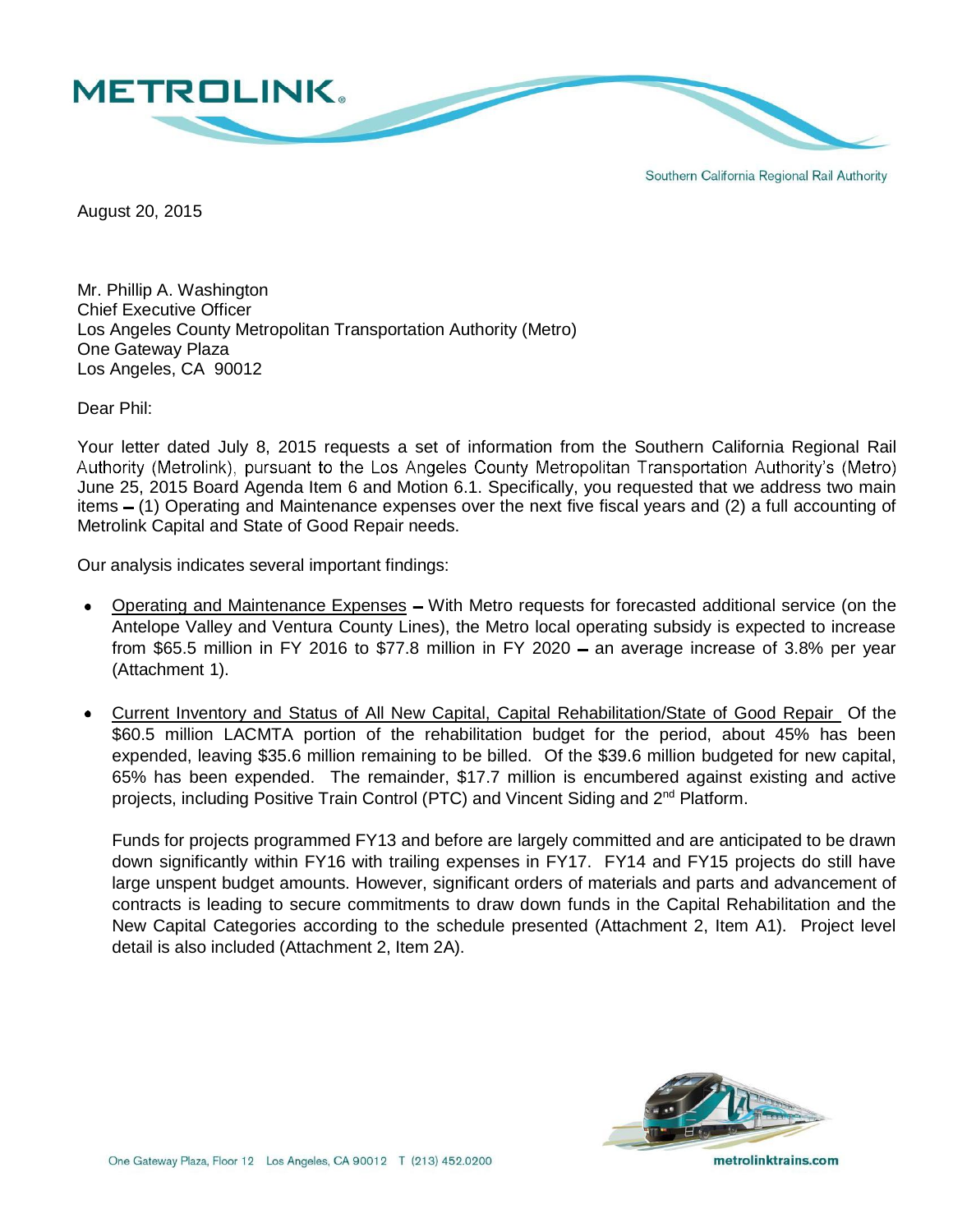

Southern California Regional Rail Authority

Page Two Letter to Phil Washington

Some of the delay is due to normal project schedule timing. Also, the PTC, which is our highest safety priority project, has required project management resources for a longer period of time than originally anticipated, slowing the implementation of other projects. Finally, there was a significant delay in the receipt of FY15 funds.

It is important to note that we are already in the process of reprogramming funds for the projects which have now been identified as no longer moving forward.

- Metrolink Capital and State of Good Repair Needs: There are significant Capital Rehabilitation/State of Good Repair needs which represent SCRRA's highest priority projects. The expected new project list for rehabilitation is significant and is necessary to limit the growth of the backlog of state of good repair projects. Nonetheless, if limited by the anticipated contribution levels in the range of \$20 - \$30 million per year (as presented in Attachment 2, Item B1), the backlog of projects will continue to grow.
- Metrolink New Capital Projects. Requests for new service by member agencies would require investment in new capital projects to add capacity to our largely single-track system and to grow the fleet, which has reached its limits (Attachment 2, Item B2).
- Inventory of Currently Unfunded State of Good Repair and Safety Improvements: To meet State of Good Repair requirements, investment for rail infrastructure in Los Angeles County is estimated to exceed \$50 million per year. This anticipated need is substantially higher than current funding levels, and may necessitate an expanded approach to funding Metrolink state of good repair projects. (Attachment 2, Items C1-C3). Needs for safety-specific projects such as grade crossing treatments (as vetted with federal and state safety and security authorities) are similarly widespread and significant, totaling \$1.3 billion (Attachment 2, Item C4).

These inputs have all been developed in collaboration and with input from your staff. The Finance and Regional Rail departments have been especially helpful and we look forward to reviewing the the material provided here with your staff. On a go forward basis, Metrolink staff will continue to work closely with Metro staff on identifying the potential for reprogramming the balance of unspent and uncommitted Metro funds to the highest priority projects in Los Angeles County, including the purchase of new locomotives. Discussions with Metro staff will also need to address funding constraints that your staff has brought to our attention.



One Gateway Plaza, Floor 12 Los Angeles, CA 90012 T (213) 452.0200

metrolinktrains.com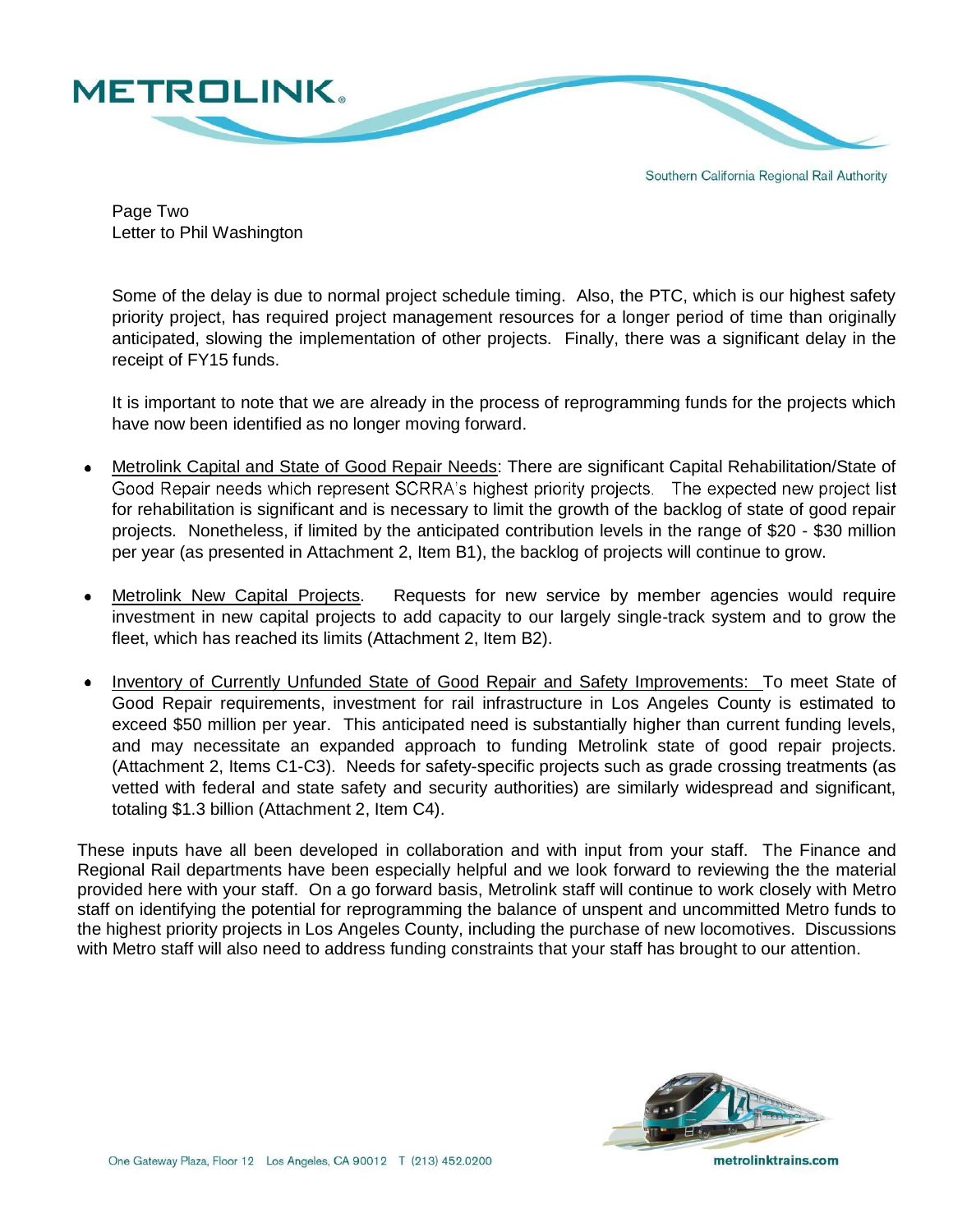

Southern California Regional Rail Authority

Page Three Letter to Phil Washington

I understand that there have been issues regarding project delays and the use of programmed funding. We look forward to working with you to resolve such issues. If you have any questions, please contact Roderick Diaz, Director, Planning and Development at [diazr@scrra.net](mailto:diazr@scrra.net) or 213-452-0455.

Sincerely,

arthu ? Lealy

Arthur T. Leahy Chief Executive Officer

cc: Nalini Ahuja, Metro Don Sepulveda, Metro

### **SUMMARY OF ATTACHMENTS:**

- *Attachment 1,The Operational Income Statement Summary*
- *Attachment 1A, Projected Operational and Maintenance Expenses*
- *Attachment 1B, Projected Operational and Maintenance Expenses With and Without New Service*
- *Attachment 2, Item A1 Status of Current Capital Rehabilitation and New Capital Projects*
- Attachment 2, Item A2 Backup Project Level Data for Active Capital Rehabilitation and New Capital *Projects*
- *Attachment 2, Item B1 Summary of Expected 5-Year Projects for Capital Rehabilitation/State of Good Repair*
- Attachment 2, Item B2 Summary of Expected 5-Year New Capital Projects
- Attachment 2, Items C1 through C3 State of Good Repair Needs Summary
	- o Item C1 Metrolink Backlog of State of Good Repair Needs a list of all overdue rehabilitation needs is currently estimated at \$149M
	- o *Item C2 Metrolink 5-Year Rehabilitation Forecast - Constrained by Safety Priority* -- a list constrained (at \$20M/year as recommended by LACMTA staff) by safety priority
	- o *Item C3 -- Metrolink 5-Year Rehabilitation Forecast - Unconstrained* a list based of forecasted needs based on the condition of the assets (Item C3).
- Attachment 2, Item C4 Safety Needs Summary

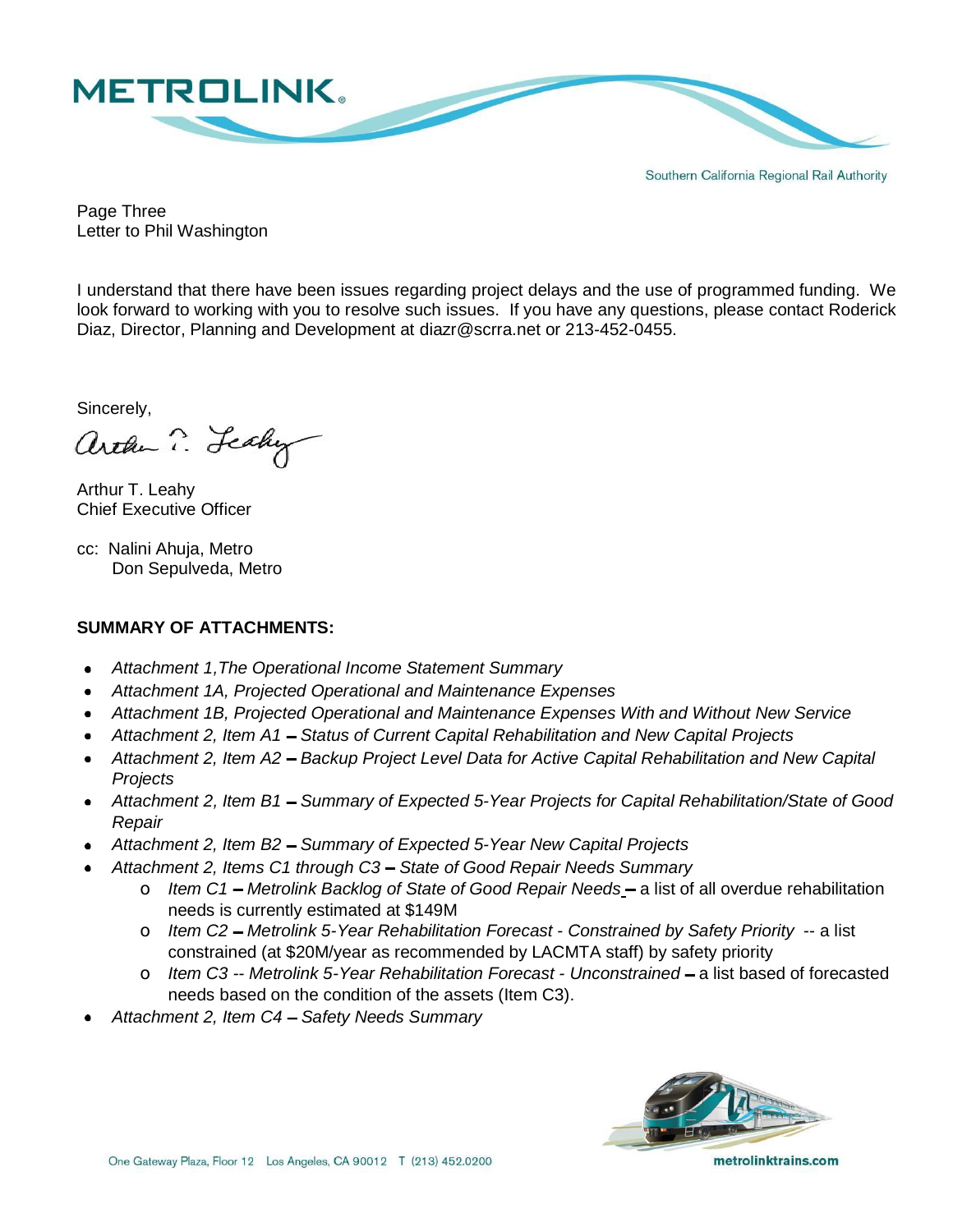### **ATTACHMENT 1**

### **Adopted and Forecasted Metrolink Budget Requests from METRO By Major Cost Component Projected Operating and Maintenance Expenses FY16-FY20**

**(\$000s)**

|                                                                                   | FY15-16 Adopted | FY16-17 Forecast | FY17-18 Forecast | FY18-19 Forecast | FY19-20 Forecast |
|-----------------------------------------------------------------------------------|-----------------|------------------|------------------|------------------|------------------|
|                                                                                   | <b>Budget</b>   | <b>Budget</b>    | <b>Budget</b>    | <b>Budget</b>    | <b>Budget</b>    |
| <b>EXPENSES</b>                                                                   | 119,017         | 122,063          | 124,560          | 132,858          | 138,845          |
| <b>REVENUES</b>                                                                   | 53,535          | 55,034           | 56,108           | 58,851           | 61,023           |
| <b>NET LOCAL SUBSIDY</b>                                                          | 65,482          | 67,029           | 68,452           | 74,006           | 77,822           |
| <b>OPERATIONS</b>                                                                 |                 |                  |                  |                  |                  |
| <b>Revenues</b>                                                                   |                 |                  |                  |                  |                  |
| Farebox Revenue                                                                   | 42,879          | 44,184           | 45,127           | 47,651           | 49,599           |
| Dispatching                                                                       | 1,355           | 1,373            | 1,385            | 1,413            | 1,441            |
| <b>Other Revenues</b>                                                             |                 |                  |                  |                  |                  |
| <b>MOW Revenues</b>                                                               | 9,301           | 9,477            | 9,595            | 9,787            | 9,983            |
| <b>Operation Revenue Subtotal</b>                                                 | 53,535          | 55.034           | 56,108           | 58,851           | 61,023           |
| Member Agency Revenues                                                            | 55,855          | 56,867           | 58,754           | 64,017           | 67,533           |
| <b>Total Revenues</b>                                                             | 109,390         | 111,901          | 114,862          | 122,868          | 128,556          |
| <b>Operations &amp; Services</b>                                                  |                 |                  |                  |                  |                  |
| <b>Train Operations</b>                                                           | 23,949          | 24,046           | 25,569           | 27,984           | 29,335           |
| <b>Equipment Maintenance</b>                                                      | 14,805          | 15,076           | 14,994           | 17,160           | 18,358           |
| Contingency (Train Ops)                                                           |                 |                  |                  |                  |                  |
| Fuel                                                                              | 11,934          | 12,102           | 12,070           | 13,364           | 14,203           |
| Non-Scheduled Rolling Stock Repairs                                               | 124<br>629      | 129<br>733       | 125<br>716       | 129<br>738       | 133<br>760       |
| <b>Operating Facilities Maintenance</b><br>Other Operating Train Services         | 271             | 284              | 303              | 312              | 321              |
| Rolling Stock Lease                                                               | 304             | 119              | 119              | 122              | 126              |
| Security - Sheriff                                                                | 3,073           | 3,250            | 3,275            | 3,373            | 3,474            |
| Security - Guards                                                                 | 961             | 989              | 1,019            | 1,050            | 1,081            |
| Supplemental Additional Security                                                  | 350             | 348              | 356              | 366              | 377              |
| Public Safety Program                                                             | 124             | 121              | 121              | 125              | 129              |
| Passenger Relations                                                               | 964             | 914              | 931              | 959              | 987              |
| <b>Holiday Trains</b>                                                             |                 |                  |                  |                  |                  |
| TVM Maintenance/Revenue Collection                                                | 2,769           | 2,909            | 3,041            | 3,132            | 3,226            |
| Marketing                                                                         | 535             | 477              | 485              | 500              | 515              |
| Media & External Communications                                                   | 204             | 204              | 204              | 210              | 216              |
| Utilities/Leases                                                                  | 1,279           | 1,322            | 1,373            | 1,414            | 1,456            |
| Transfers to Other Operators                                                      | 4,132           | 4,325            | 4,542            | 4,678            | 4,818            |
| <b>Amtrak Transfers</b><br><b>Station Maintenance</b>                             | 446<br>872      | 540<br>1,196     | 635<br>1,165     | 654<br>1,199     | 674<br>1,235     |
| Rail Agreements                                                                   | 1,797           | 1,852            | 1,870            | 2,191            | 2,625            |
| <b>Subtotal Operations &amp; Services</b>                                         | 69,523          | 70,938           | 72,911           | 79,659           | 84,051           |
| Maintenance-of-Way                                                                |                 |                  |                  |                  |                  |
| MoW - Line Segments                                                               | 23,054          | 23,886           | 24.517           | 25,252           | 26,010           |
| MoW - Extraordinary Maintenance                                                   | 707             | 737              | 762              | 785              | 808              |
| Subtotal Maintenance-of-Way                                                       | 23,760          | 24,623           | 25,278           | 26,037           | 26,818           |
| <b>Administration &amp; Services</b>                                              |                 |                  |                  |                  |                  |
| <b>Staff</b>                                                                      |                 |                  |                  |                  |                  |
| Ops Salaries & Fringe Benefi                                                      | 5,537           | 5,585            | 5,723            | 5,895            | 6,072            |
| Ops Non-Labor Expenses                                                            | 2,449           | 2,535            | 2,559            | 2,635            | 2,714            |
| Indirect Administrative Expen                                                     | 6,510           | 6,660            | 6,808            | 7,012            | 7,222<br>1,409   |
| <b>Ops Professional Services</b><br><b>Subtotal Administration &amp; Services</b> | 1,372<br>15,868 | 1,313<br>16,093  | 1,329<br>16,418  | 1,368<br>16,910  | 17,418           |
| <b>Contingency (Non-Train Ops)</b>                                                | 239             | 247              | 254              | 262              | 269              |
| <b>Total Expenses Including MoW</b>                                               | 109,390         | 111,901          | 114,862          | 122,868          | 128,556          |
| <b>RISK MANAGEMENT</b>                                                            |                 |                  |                  |                  |                  |
| Revenues                                                                          |                 |                  |                  |                  |                  |
| <b>Member Agency Revenues</b>                                                     | 9,627           | 10,162           | 9,698            | 9,989            | 10,289           |
| <b>PL/PD Revenues</b>                                                             |                 |                  |                  |                  |                  |
| <b>Total Revenues</b>                                                             | 9,627           | 10,162           | 9,698            | 9,989            | 10,289           |
| Insurance                                                                         |                 |                  |                  |                  |                  |
| Liability/Property/Auto                                                           | 6,859           | 7,511            | 7,647            | 7,877            | 8,113            |
| Claims / SI                                                                       | 2,130           | 1,944            | 1,346            | 1,387            | 1,428            |
| <b>Claims Administration</b>                                                      | 638             | 708              | 704              | 726              | 747              |
| <b>Subtotal Insurance</b>                                                         | 9,627           | 10,162           | 9,698            | 9,989            | 10,289           |
|                                                                                   |                 |                  |                  |                  |                  |
| <b>Total Insurance / SIR Expenses</b>                                             | 9,627           | 10,162           | 9,698            | 9,989            | 10,289           |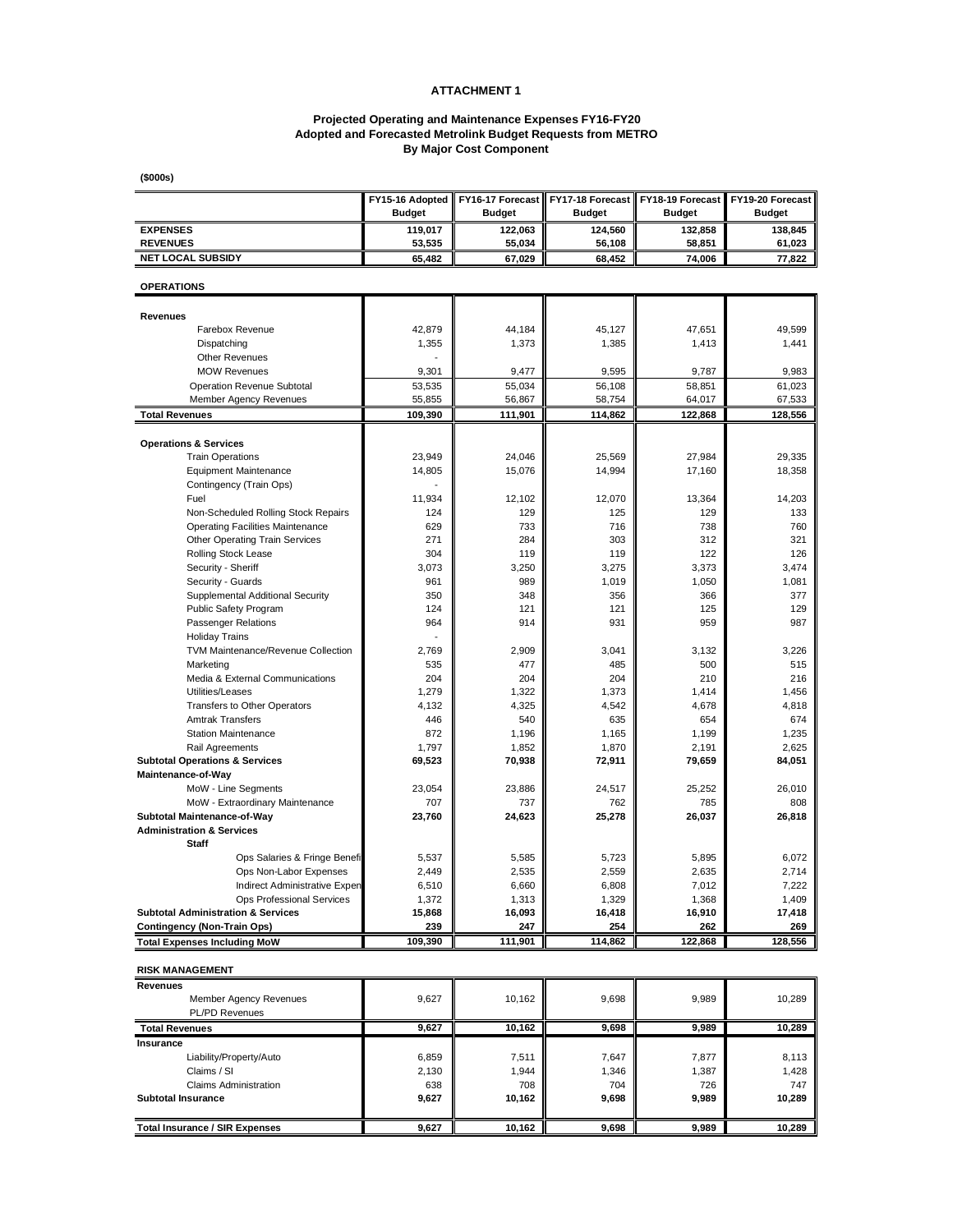### **ATTACHMENT 1A**

### **Adopted and Forecasted Metrolink Budget Requests from METRO By Major Cost Component Projected Operating and Maintenance Expenses FY16-FY20**

**(\$000s)**

|                                                                                     | FY15-16 Adopted<br><b>Budget</b> | FY16-17 Forecast<br><b>Budget</b> | <b>Budget</b>   | FY17-18 Forecast   FY18-19 Forecast<br><b>Budget</b> | FY19-20 Forecast<br><b>Budget</b> |
|-------------------------------------------------------------------------------------|----------------------------------|-----------------------------------|-----------------|------------------------------------------------------|-----------------------------------|
| <b>EXPENSES</b>                                                                     | 119,017                          | 122,063                           | 124,560         | 132,858                                              | 138,845                           |
| <b>REVENUES</b>                                                                     | 53,535                           | 55,034                            | 56,108          | 58,851                                               | 61,023                            |
| <b>NET LOCAL SUBSIDY</b>                                                            | 65,482                           | 67,029                            | 68,452          | 74,006                                               | 77,822                            |
| <b>OPERATIONS</b>                                                                   |                                  |                                   |                 |                                                      |                                   |
| Revenues                                                                            |                                  |                                   |                 |                                                      |                                   |
| Farebox Revenue                                                                     | 42,879                           | 44,184                            | 45,127          | 47,651                                               | 49,599                            |
| Dispatching                                                                         | 1,355                            | 1,373                             | 1,385           | 1,413                                                | 1,441                             |
| <b>Other Revenues</b>                                                               |                                  |                                   |                 |                                                      |                                   |
| <b>MOW Revenues</b>                                                                 | 9,301                            | 9,477                             | 9,595           | 9,787                                                | 9,983                             |
| <b>Operation Revenue Subtotal</b>                                                   | 53,535                           | 55,034                            | 56,108          | 58,851                                               | 61,023                            |
| <b>Member Agency Revenues</b>                                                       | 55,855                           | 56,867                            | 58,754          | 64,017                                               | 67,533                            |
| <b>Total Revenues</b>                                                               | 109,390                          | 111,901                           | 114,862         | 122,868                                              | 128,556                           |
| <b>Operations &amp; Services</b>                                                    |                                  |                                   |                 |                                                      |                                   |
| <b>Train Operations</b>                                                             | 23,949                           | 24,046                            | 25,569          | 27,984                                               | 29,335                            |
| <b>Equipment Maintenance</b>                                                        | 14,805                           | 15,076                            | 14,994          | 17,160                                               | 18,358                            |
| Contingency (Train Ops)                                                             |                                  |                                   |                 |                                                      |                                   |
| Fuel                                                                                | 11.934                           | 12,102                            | 12,070          | 13,364                                               | 14,203                            |
| Non-Scheduled Rolling Stock Repairs                                                 | 124                              | 129                               | 125             | 129                                                  | 133                               |
| <b>Operating Facilities Maintenance</b>                                             | 629                              | 733                               | 716             | 738                                                  | 760                               |
| Other Operating Train Services<br>Rolling Stock Lease                               | 271                              | 284                               | 303             | 312                                                  | 321                               |
| Security - Sheriff                                                                  | 304<br>3,073                     | 119<br>3,250                      | 119<br>3,275    | 122<br>3,373                                         | 126<br>3,474                      |
| Security - Guards                                                                   | 961                              | 989                               | 1,019           | 1,050                                                | 1,081                             |
| Supplemental Additional Security                                                    | 350                              | 348                               | 356             | 366                                                  | 377                               |
| Public Safety Program                                                               | 124                              | 121                               | 121             | 125                                                  | 129                               |
| Passenger Relations                                                                 | 964                              | 914                               | 931             | 959                                                  | 987                               |
| <b>Holiday Trains</b>                                                               |                                  |                                   |                 |                                                      |                                   |
| TVM Maintenance/Revenue Collection                                                  | 2,769                            | 2,909                             | 3,041           | 3,132                                                | 3,226                             |
| Marketing                                                                           | 535                              | 477                               | 485             | 500                                                  | 515                               |
| Media & External Communications                                                     | 204                              | 204                               | 204             | 210                                                  | 216                               |
| Utilities/Leases                                                                    | 1,279                            | 1,322                             | 1,373           | 1,414                                                | 1,456                             |
| Transfers to Other Operators                                                        | 4,132                            | 4,325                             | 4,542           | 4,678                                                | 4,818                             |
| <b>Amtrak Transfers</b>                                                             | 446                              | 540                               | 635             | 654                                                  | 674                               |
| <b>Station Maintenance</b>                                                          | 872                              | 1,196                             | 1,165           | 1,199                                                | 1,235                             |
| Rail Agreements<br><b>Subtotal Operations &amp; Services</b>                        | 1,797<br>69,523                  | 1,852<br>70,938                   | 1,870<br>72,911 | 2,191<br>79,659                                      | 2,625<br>84,051                   |
| Maintenance-of-Way                                                                  |                                  |                                   |                 |                                                      |                                   |
| MoW - Line Segments                                                                 | 23,054                           | 23,886                            | 24,517          | 25,252                                               | 26,010                            |
| MoW - Extraordinary Maintenance                                                     | 707                              | 737                               | 762             | 785                                                  | 808                               |
| Subtotal Maintenance-of-Way                                                         | 23,760                           | 24,623                            | 25,278          | 26,037                                               | 26,818                            |
| <b>Administration &amp; Services</b>                                                |                                  |                                   |                 |                                                      |                                   |
| <b>Staff</b>                                                                        |                                  |                                   |                 |                                                      |                                   |
| Ops Salaries & Fringe Benefi                                                        | 5,537                            | 5,585                             | 5,723           | 5,895                                                | 6,072                             |
| Ops Non-Labor Expenses                                                              | 2,449                            | 2,535                             | 2,559           | 2,635                                                | 2,714                             |
| Indirect Administrative Expen                                                       | 6,510                            | 6,660                             | 6,808           | 7,012                                                | 7,222                             |
| Ops Professional Services                                                           | 1,372                            | 1,313                             | 1,329           | 1,368                                                | 1,409                             |
| <b>Subtotal Administration &amp; Services</b><br><b>Contingency (Non-Train Ops)</b> | 15,868<br>239                    | 16,093<br>247                     | 16,418<br>254   | 16,910<br>262                                        | 17,418<br>269                     |
| <b>Total Expenses Including MoW</b>                                                 | 109,390                          | 111,901                           | 114,862         | 122,868                                              | 128,556                           |
|                                                                                     |                                  |                                   |                 |                                                      |                                   |
| <b>RISK MANAGEMENT</b>                                                              |                                  |                                   |                 |                                                      |                                   |
| <b>Revenues</b>                                                                     |                                  |                                   |                 |                                                      |                                   |
| <b>Member Agency Revenues</b><br>PL/PD Revenues                                     | 9,627                            | 10,162                            | 9,698           | 9,989                                                | 10,289                            |
| <b>Total Revenues</b>                                                               | 9,627                            | 10,162                            | 9,698           | 9,989                                                | 10,289                            |
| Insurance                                                                           |                                  |                                   |                 |                                                      |                                   |
| Liability/Property/Auto                                                             | 6,859                            | 7,511                             | 7,647           | 7,877                                                | 8,113                             |
| Claims / SI                                                                         | 2,130                            | 1,944                             | 1,346           | 1,387                                                | 1,428                             |
| <b>Claims Administration</b>                                                        | 638                              | 708                               | 704             | 726                                                  | 747                               |
| <b>Subtotal Insurance</b>                                                           | 9,627                            | 10,162                            | 9,698           | 9,989                                                | 10,289                            |
|                                                                                     |                                  |                                   |                 |                                                      |                                   |
| <b>Total Insurance / SIR Expenses</b>                                               | 9,627                            | 10,162                            | 9,698           | 9,989                                                | 10,289                            |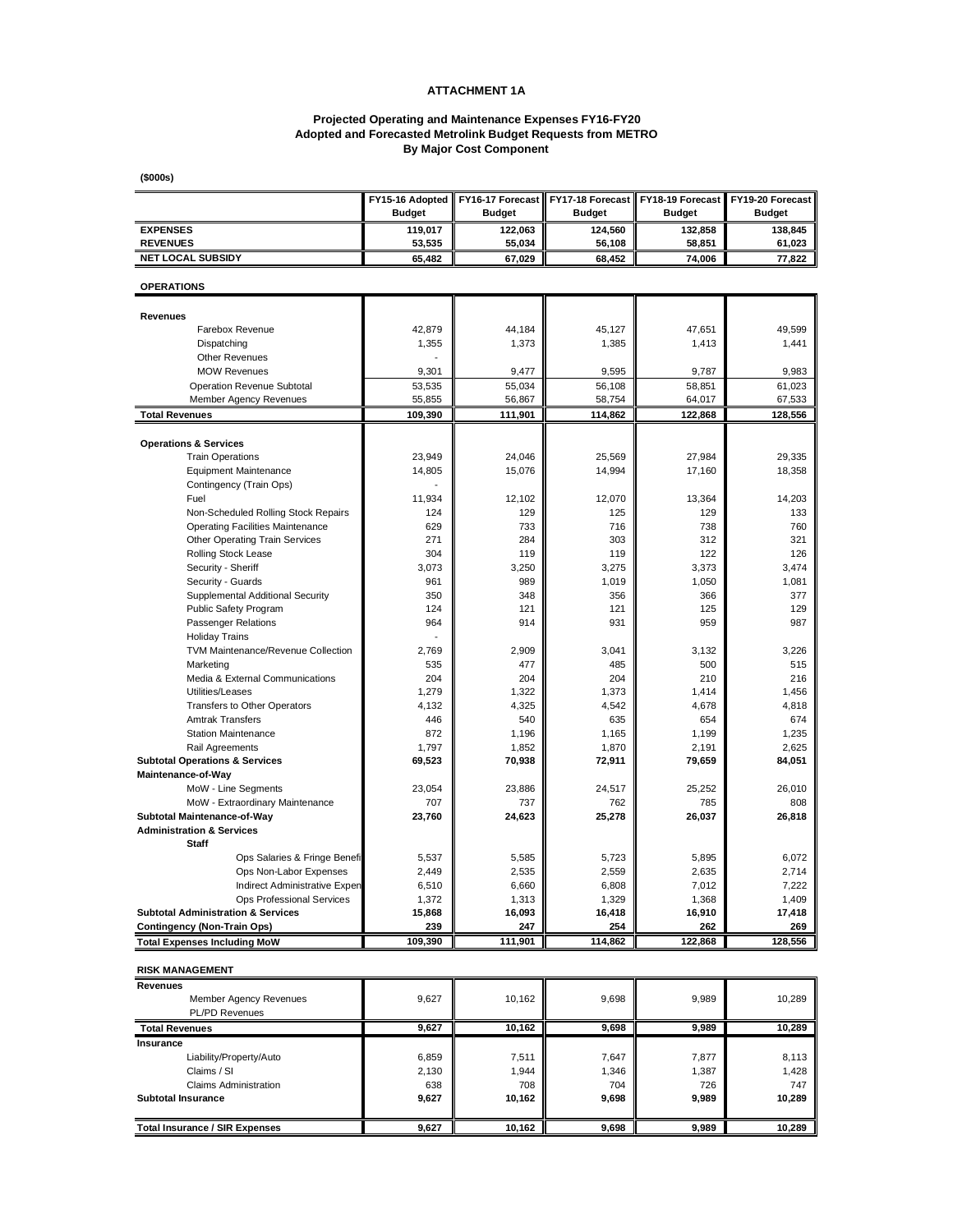### **ATTACHMENT 1B**

## **Comparison of Forecasted Budgets FY17 through FY20 With NewTrain Service and Without New Train Service Adopted Budget FY16**

 **Metro** 

| <b>FY15-16 Adopted Budget</b>                      | 65,482 |
|----------------------------------------------------|--------|
|                                                    |        |
|                                                    |        |
|                                                    |        |
| <b>FY16-17 with new Service</b>                    | 67,029 |
|                                                    |        |
| <b>FY16-17 without new Service</b>                 | 66,152 |
|                                                    |        |
| Increase (Decrease) in Subsidy without new service | (876)  |
|                                                    |        |

| FY17-18 with new Service                           | 68,452 |
|----------------------------------------------------|--------|
| <b>FY17-18 without new Service</b>                 | 67,888 |
| Increase (Decrease) in Subsidy without new service | (564)  |

| <b>FY18-19 with new Service</b>                    | 74,006  |
|----------------------------------------------------|---------|
| FY18-19 without new Service                        | 70,485  |
| Increase (Decrease) in Subsidy without new service | (3,522) |

| FY19-20 with new Service                           | 77,822  |
|----------------------------------------------------|---------|
| FY19-20 without new Service                        | 73.171  |
| Increase (Decrease) in Subsidy without new service | (4,651) |

| (9,614)<br>FY17 - FY20 Cummulative change in Subsidy without new Service |
|--------------------------------------------------------------------------|
|--------------------------------------------------------------------------|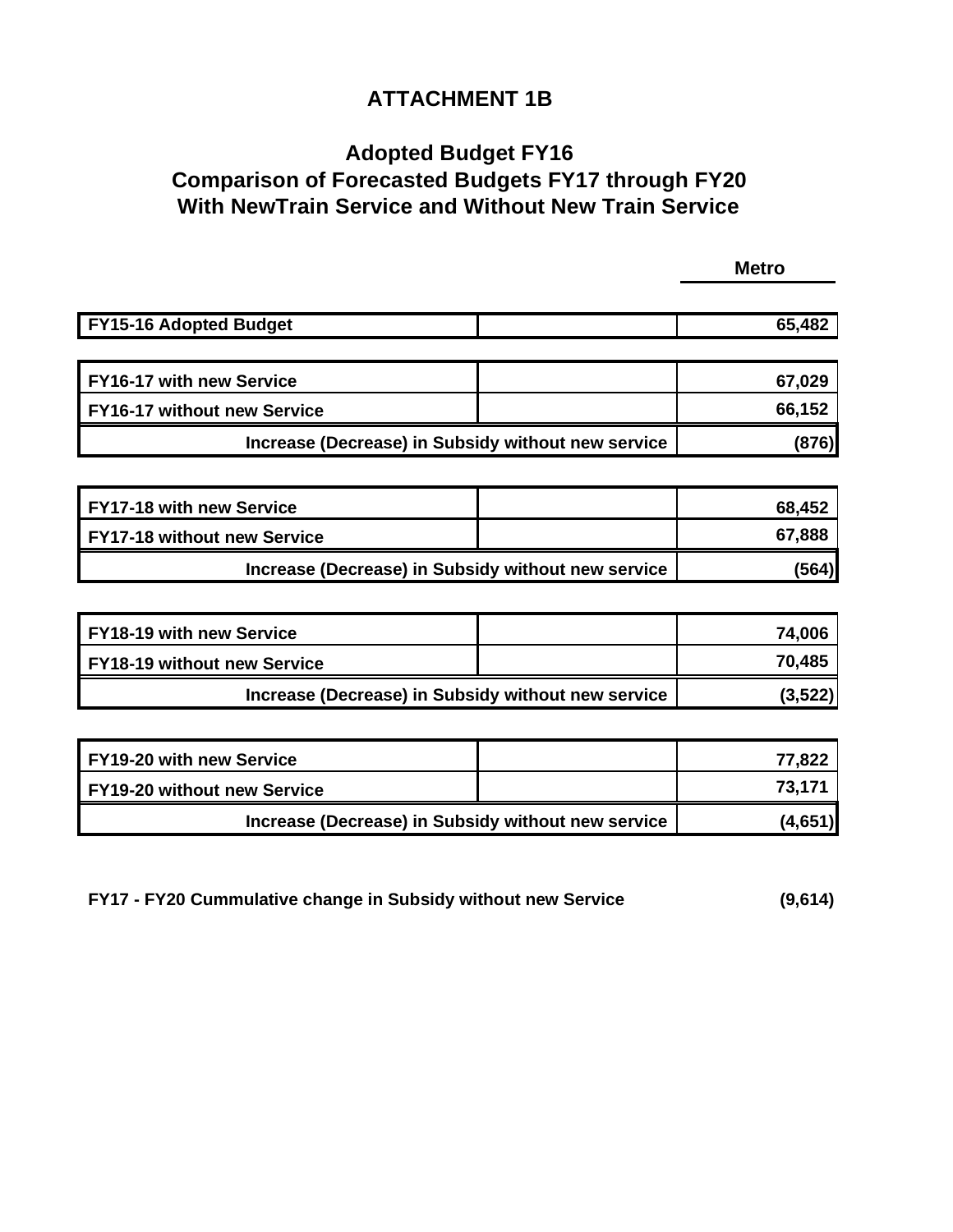### **ATTACHMENT 2, ITEM A1 LACMTA FY 2011 to FY 2015 CASH FLOW PROJECTION ESTIMATED BILLINGS BY FISCAL YEAR**

| <b>CURRENT APPROVED BUDGET</b>                            | <b>Budget</b> | <b>Expended</b> | <b>Already Billed</b>    | <b>Total</b><br>Remaining<br><b>Billings</b> | <b>Estimated</b><br>Remaining<br><b>Billings</b><br>FY14-15 | FY 15-16   | FY 16-17   | FY 17-18  | <b>Budget</b><br>Under-Run/<br>(Over-Run) |
|-----------------------------------------------------------|---------------|-----------------|--------------------------|----------------------------------------------|-------------------------------------------------------------|------------|------------|-----------|-------------------------------------------|
| Prior Projects (Project 508090,<br><b>Project 509092)</b> | 594,577       | 747,718         |                          | 776,936                                      |                                                             | 776,936    |            |           | (182, 359)                                |
| FY 2011 Budget                                            | 8,000,000     | 7,876,332       | 6,972,544                | 1,008,129                                    |                                                             | 1,008,129  |            |           | 19,326                                    |
| FY 2012 Budget                                            | 7,891,893     | 4,874,032       | 5,909,683                | 520,430                                      |                                                             | 491,980    | 28,451     |           | 626,873                                   |
| FY 2013 Budget                                            | 11,612,304    | 9,256,399       | 8,767,116                | 3,493,905                                    | 605,361                                                     | 1,651,641  | 1,236,902  |           | 186,189                                   |
| FY 2014 Budget                                            | 16,006,500    | 4,774,280       | 2,584,544                | 13,420,387                                   | 531,827                                                     | 9,610,384  | 3,278,176  |           | 1,568                                     |
| FY 2015 Budget:                                           |               |                 |                          |                                              |                                                             |            |            |           |                                           |
| Measure R                                                 | 8,375,000     | 6,450           |                          | 8,375,000                                    | 683                                                         | 3,925,069  | 4,148,258  | 300,990   |                                           |
| Prop C-10%                                                | 6,300,000     |                 | $\overline{\phantom{a}}$ | 6,300,000                                    | 11,000                                                      | 1,626,332  | 1,982,282  | 2,680,386 |                                           |
| <b>PTMISEA</b>                                            | 1,700,000     |                 |                          | ,700,000                                     |                                                             | 524,172    | 1,175,828  |           |                                           |
| <b>TOTAL</b>                                              | 16,375,000    | 6,450           |                          | 16,375,000                                   | 11,683                                                      | 6,075,573  | 7,306,368  | 2,981,376 |                                           |
| <b>Total Rehab. Projects</b>                              | 60,480,274    | 27,535,211      | 24,233,888               | 35,594,788                                   | 1,148,871                                                   | 19,614,644 | 11,849,897 | 2,981,376 | 651,598                                   |
|                                                           |               |                 |                          |                                              |                                                             |            |            |           |                                           |
| <b>Rotem Settlement</b>                                   | 12,600,000    | 2,240,103       | 910,857                  | 11,677,859                                   | 482,121                                                     | 3,099,350  | 4,321,275  | 3,775,113 | 11,284                                    |
| <b>New Capital</b>                                        | 39,571,550    | 25,409,774      | 21,877,936               | 17,693,614                                   |                                                             | 16,640,930 | 552,584    | 500,100   | $\sim$                                    |

**Footnotes:**

**1) Total Rehab. Projects:** Additional \$4.7 million has been committed against the total remaining billings of \$33.4 million. To redirect \$28.7 million, it would affect systemwide projects and potentially impact other members' funding availability. 50% of the FY 2015 budgeted funds were approved at the end of the fiscal year.

**2) Rotem Settlement:** These funds are for OCTA's share of Systemwide rehab projects and are approved in MOU MRROTEMSET. \$7.5M is allocated to projects through FY 15. \$5.8M is planned for FY 16, \$5.1M is planned for FY 17, and \$1.5M is planned for FY 18. Total Rotem Settlement is \$19.9M. Redirecting settlement funds would affect systemwide projects and potentially impact other members' funding availability.

**3) New Capital:** \$17.7 million is encumbered against existing and active projects, which are PTC (\$7.7M), Vincent Siding (\$8.2M), and 3rd party projects including Branford (\$0.3M) & LACMTA I-5N Enhancement (\$1.5M)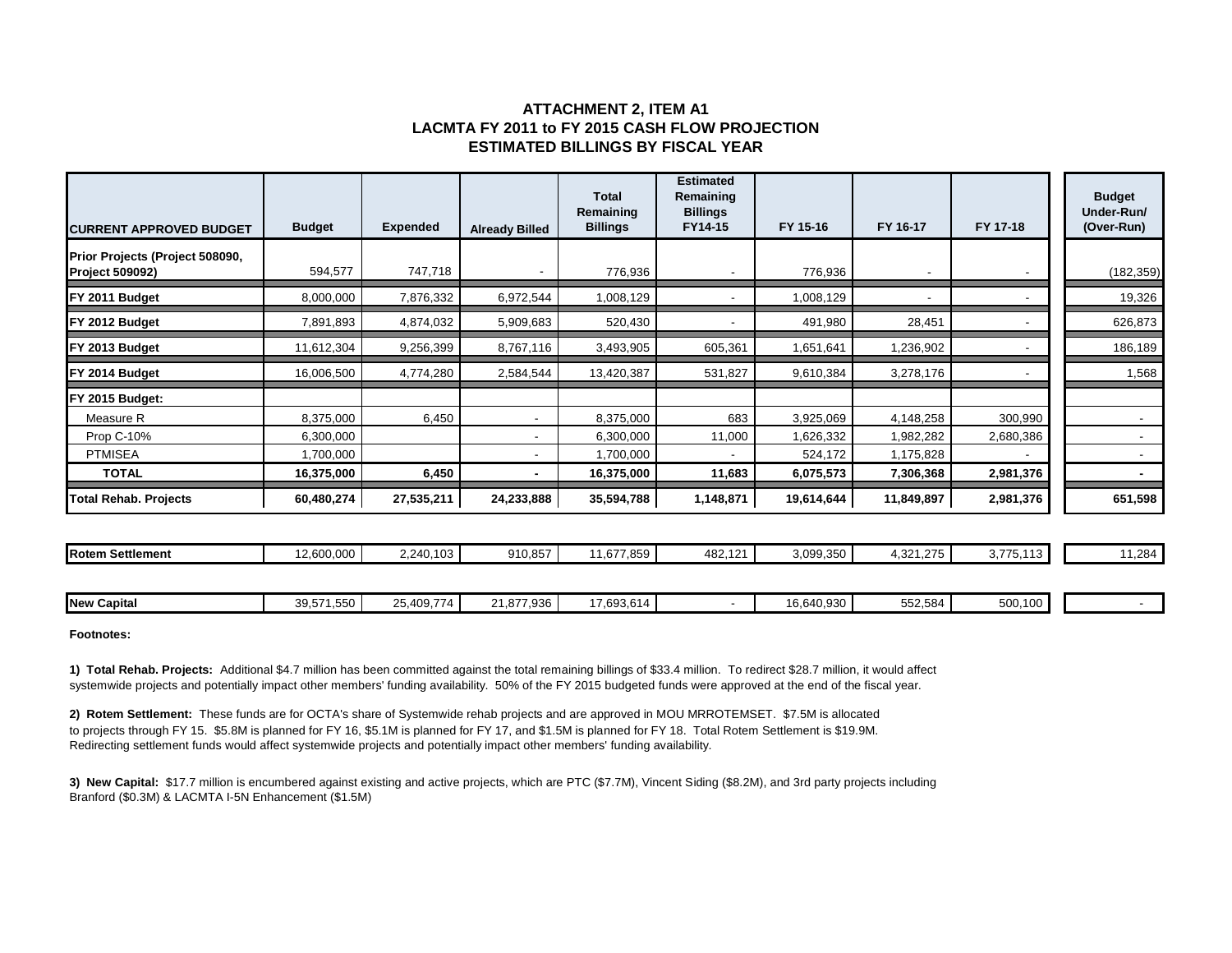# Southern California Regional Rail Authority<br>
Active Rehabilitation Project Status Report<br>
Active Rehabilitation Project Status Report **Active Rehabilitation Project Status Report Only Active Projects, Reflects Total Project Value (Includes All Member Contributions) Thru Jun-2015 (\$K)**

|                  | $B = H/I$        |                           | $D = G/I$        |                  |                |                |                |              | $J = I - H$ | $K = F - I$ |                                    |                       |                                                | $\mathbf{o}$ |                                     |                                                                                                                 |              |                                                                                                                |
|------------------|------------------|---------------------------|------------------|------------------|----------------|----------------|----------------|--------------|-------------|-------------|------------------------------------|-----------------------|------------------------------------------------|--------------|-------------------------------------|-----------------------------------------------------------------------------------------------------------------|--------------|----------------------------------------------------------------------------------------------------------------|
| roject           | <b>Expended</b>  | <b>Estimated Incurred</b> | Committed        | <b>Available</b> | <b>Current</b> | Committed      | Expended       | Current      |             | Budget/EAC  |                                    | <b>Current</b>        | <b>Current</b>                                 |              | VCTC Project                        |                                                                                                                 |              |                                                                                                                |
| Jumber           | % Complete       | % Complete                | % Complete       | <b>Funds</b>     | <b>Budget</b>  | <b>To Date</b> | <b>To Date</b> | EAC          | ETC         | Variance    | <b>Subdivision</b>                 | <b>Start</b>          | <b>Finish</b>                                  |              | Manager                             | Project Description                                                                                             |              | <b>Reprogram Reason for Delay</b>                                                                              |
| 506085           | 95.60%           | 100.00%                   | 99.22%           | 3,433            | 3,432          | 3,406          | 3,281          | 3,433        | 151         |             | Systemwide                         | 04/11/2011            | 12/05/2014                                     |              | Hurst, Jerone                       | CIS (Customer Information System)                                                                               |              | Project in closeout pending PBR.                                                                               |
| 508090/Signage   | 91.83%           | 99.00%                    | 95.88%           | 1,829            | 1,829          | 1,754          | 1,680          | 1,829        | 150         |             | Systemwide                         |                       | 04/11/2011 10/05/2014                          |              | Maxey, Darrell                      | Passenger Signage Rehab Program                                                                                 |              | Change in CIS vendor, funds being transferred                                                                  |
| 512013           | 61.47%           | 95.00%                    | 96.10%           | 269              | 269            | 259            | 166            | 270          | 104         |             | /entura (LA Co)                    | 03/28/2014            | 07/31/2015                                     |              | Mullins, Ken                        | Ventura Sub Signal Rehab (LA)                                                                                   |              | Delayed due to fabrication and delivery delays.                                                                |
| 512014           | 69.36%           | 60.00%                    | 78.24%           | 508              | 508            | 397            | 352            | 508          | 156         |             | /entura (LA Co)                    |                       | 02/24/2013 04/30/2015                          |              | Quirk, David                        | Ventura Sub Comm Rehab (LA)                                                                                     |              | Not complete; funding is expired - therefore undergoing                                                        |
| 512083           | 67.69%           | 80.00%                    | 67.79%           | 176              | 176            | 119            | 119            | 176          | 57          |             | Systemwide                         |                       | 11/05/2012 10/27/201                           |              | Hurst, Jerone                       | J/G NAS Monitor Systm & Transitn to MPLS                                                                        |              | Delayed two months due to PTC resource depletion.                                                              |
| 5.               | 90.07%           | 95.65%                    | 95.50%           | 6,214            | 6,214          | 5,936          | 5,598          | 6,215        | 617         | (1)         |                                    |                       |                                                |              |                                     |                                                                                                                 |              |                                                                                                                |
| 513010           | 38.85%           | 75.00%                    | 98.13%           | 543              | 543            | 533            | 211            | 543          | 332         |             | /entura (LA Co)                    | 01/17/201             | 03/16/2015                                     |              | Harris, Tim                         | <b>Noodman, Bernson &amp; Raymer Turnouts</b>                                                                   |              | Turnout installations will be completed August 2015                                                            |
| 513012           | 62.78%           | 80.00%                    | 76.62%           | 593              | 593            | 454            | 372            | 593          | 221         |             | Ventura (LA Co)                    | 01/20/201             | 02/15/2016                                     |              |                                     | Soghomonian, Stev Cable Renewal, Swtch Machine Conversn/Renewl                                                  |              | 1- Initial CTOs Materials delay                                                                                |
| 513013           | 14.84%           | 80.00%                    | 16.72%           | 400              | 400            | 67             | 59             | 400          | 341         |             | Ventura (LA Co)                    | 01/06/201             | 12/25/2015                                     |              | Hurst, Jerone                       | Vayside Comm & Remote Monitors - VN Sub (LA)                                                                    | X            | <b>Recommend Reprogram</b>                                                                                     |
| 513016           | 63.51%           | 65.00%                    | 84.62%           | 693              | 693            | 586            | 440            | 693          | 253         |             | alley                              | 03/25/201             | 07/22/2015                                     |              |                                     | Soghomonian, Stev Rehab 4 M23A switches at CP Taylor                                                            |              | 1- Two parts--a) replacement in kind four dual control switch                                                  |
| 513017           | 79.09%           | 100.00%                   | 88.34%           | 497              | 497            | 439            | 393            | 497          | 104         |             | San Gabriel                        | 02/01/201             | 08/18/2015                                     |              | Harris, Tim                         | ransition Rails & Insulated Joints.                                                                             |              | On Schedule.                                                                                                   |
| 513018           | 84.97%           | 70.00%                    | 97.98%           | 1,252            | 1,252          | 1,227          | 1,064          | 1,252        | 188         |             | San Gabriel                        | 01/20/201             | 09/30/201                                      |              | Mullins, Ken                        | Electrologic CP Marengo & CP Vista                                                                              |              | On Schedule.                                                                                                   |
| 513019           | 49.38%           | 90.00%                    | 97.20%           | 776              | 776            | 754            | 383            | 776          | 393         |             | an Gabriel                         | 04/28/2014            | 05/09/2016                                     |              | Hurst, Jerone                       | SG Sub Comm Equip & Wayside Comm Sites                                                                          |              | On Schedule                                                                                                    |
| 513027           | 76.45%           | 100.00%                   | 81.25%           | 351              | 350            | 285            | 268            | 351          | 83          |             | River                              | 01/17/2013            | 05/03/2014                                     |              | Harris, Tim                         | ransition Rails & Insulated Jnts. Rehab Trnouts                                                                 |              | On Schedule.                                                                                                   |
| 513028           | 52.25%           | 100.00%                   | 79.85%           | 155              | 155            | 124<br>279     | 8 <sup>1</sup> | 156          | 74          |             | River                              | 03/01/2013            | 03/09/2015                                     |              | Chuck, Stuart                       | Bridge/Culvert Ratngs, ROW Gradng                                                                               |              | Final invoice has been received and paid.                                                                      |
| 513030<br>513031 | 29.33%<br>36.79% | 30.00%<br>40.00%          | 61.25%<br>80.77% | 455<br>1,507     | 455<br>1,507   | 1,165          | 134<br>531     | 455<br>1,442 | 322<br>911  |             | River<br>65 Systemwide             | 06/25/201             | 02/10/2014 12/18/2015<br>09/30/2015            |              | Conley, DeAndre<br>Harrington, Greg | omm Path Diversity at CP Locations<br>Jpgrade Grnd Pwr & Fuel Mgmt System at CMF                                |              | Trouble obtaining material; working on procuring, once<br>Unforeseen site conditions. Work complete Sept 2015. |
| 513033           | 1.17%            |                           | 1.17%            | 90               | 90             | $\overline{1}$ |                | 90           | 89          |             | Systemwide                         | 07/01/2013            |                                                |              | Chakladar, Arun                     | ustomer Relations Mgmt System                                                                                   | X            | <b>Recommend Reprogram</b>                                                                                     |
| 513034           | 0.07%            |                           | 64.92%           | 583              | 583            | 378            |                | 583          | 582         |             | Systemwide                         |                       |                                                |              | Chakladar, Arun                     | ata Warehouse Phase 2                                                                                           | X            | <b>Recommend Reprogram</b>                                                                                     |
| 513036           | 92.58%           | 100.00%                   | 92.58%           | 621              | 621            | 575            | 575            | 621          | 46          |             | Systemwide                         |                       | 06/09/2014 06/30/2015                          |              | Chakladar, Arun                     | )isaster Recovery system                                                                                        |              | <b>Work Complete</b>                                                                                           |
| 513039           | 78.19%           | 90.00%                    | 83.87%           | 311              | 310            | 255            | 238            | 304          | 66          |             | Systemwide                         |                       | 04/01/2013 06/30/2015                          |              |                                     | Soghomonian, Stev F550 Hyrail Bucket Trcks, Brush Truck Generatrs                                               |              | 1- design and ordering custom parts to the two brush trucks                                                    |
| 513042           | 89.81%           | 100.00%                   | 95.03%           | 550              | 550            | 523            | 494            | 550          | 56          |             | Systemwide                         | 11/15/2013            | 05/21/201                                      |              | Mullins, Ken                        | nstall Signal Heads & Signal Equip                                                                              |              | On Schedule.                                                                                                   |
| 513045           | 90.40%           | 100.00%                   | 95.68%           | 764              | 764            | 731            | 691            | 764          | 73          |             | Systemwide                         |                       | 07/25/2014 06/30/2015                          |              | Case, Russell                       | VM Upgrades                                                                                                     |              | On Schedule.                                                                                                   |
| 513048           | 23.31%           | 95.00%                    | 95.42%           | 142              | 142            | 135            | 33             | 142          | 109         |             | Systemwide                         |                       | 10/30/2014 03/15/2015                          |              | Cook, Mike                          | <b>SCRRA Fleet Plan</b>                                                                                         |              | Project to be completed by Sept 2015                                                                           |
| 17               | 58.45%           | 71.36%                    | 83.36%           | 10,283           | 10,280         | 8,512          | 5,968          | 10,212       | 4,243       | 69          |                                    |                       |                                                |              |                                     |                                                                                                                 |              |                                                                                                                |
| 514001           | 56.05%           | 100.00%                   | 86.52%           | 397              | 397            | 343            | 222            | 396          | 174         |             | 0 Systemwide                       |                       | 03/21/2014 06/10/2015                          |              | Campbell, John                      | Montebllo & Norwalk CMS/PA. Integ w/ BO Srvr                                                                    |              | On Schedule.                                                                                                   |
|                  |                  |                           |                  |                  |                |                |                |              |             |             |                                    |                       |                                                |              |                                     |                                                                                                                 |              | Tie JOC sent to Contracts in February. Currently out to bid.                                                   |
| 514012           | 1.12%            | 40.00%                    | 2.36%            | 746              | 746            | 18             |                | 746          | 737         |             | Pasadena                           |                       | 11/15/2014 01/12/2016                          |              | Azevedo, Aaron                      | asadena Sub: Repl Timber Crossties                                                                              |              | Going to Board 9/11/15.                                                                                        |
| 514013           | 0.23%            |                           | 0.23%            | 500              | 500            |                |                | 500          | 499         |             | an Gabriel                         | 01/00/190             |                                                |              | Hurst, Jerone                       | omm SG Sub, Incl DOC & MOC Paths                                                                                |              | <b>Recommend Reprogram</b>                                                                                     |
|                  |                  |                           |                  |                  |                |                |                |              |             |             |                                    |                       |                                                |              |                                     |                                                                                                                 |              |                                                                                                                |
| 514014           | 49.72%           | 60.00%                    | 67.73%           | 65               | 65             | 44             | 32             | 65           | 33          |             | San Gabriel                        | 06/06/2014 02/18/2016 |                                                |              | Harris, Tim                         | ncng Fntana-Beech; ROW Grdng/Dtchng/Fncng                                                                       |              | On Schedule. Awaiting new fence JOC (expect Jan 2016)                                                          |
| 514015           | 54.41%           | 50.00%                    | 72.18%           | 729              | 720            | 520            | 392            | 720          | 328         |             | San Gabriel                        |                       | 03/21/2014 04/14/2015                          |              | Campbell, John                      | MS & PA @ 4 Stns on SG Sub. Integ w/BO                                                                          |              | On Schedule.                                                                                                   |
| 514016           | 9.76%            | 10.00%                    | 43.89%           | 888              | 887            | 389            | 87             | 887          | 800         |             | an Gabriel                         | 12/01/2014            | 06/01/201                                      |              | Mullins, Ken                        | Y14 San Gabriel Sub Signal Rehab                                                                                |              | On schedule CTO's prpared and submitted.                                                                       |
| 514017           | 4.61%            | 40.00%                    | 54.52%           | 1,200            | 1,200          | 654            | 55             | 1,200        | 1,145       |             | San Gabriel                        |                       | 09/01/2015 04/05/2016                          |              | Azevedo, Aaron                      | Curves on the San Gabriel Sub                                                                                   |              | Rail prourement started in Fall. Rail delivery expected late                                                   |
| 514018           | 25.04%           | 25.00%                    | 28.30%           | 700              | 700            | 198            | 175            | 700          | 525         |             | Valley                             |                       | 10/20/2014 03/22/2016                          |              | Meza, Jose                          | omm Systms Valley Sub, Incl DOC & MOC Paths:                                                                    | X            | August.<br><b>Recommend Reprogram</b>                                                                          |
|                  |                  |                           |                  |                  |                |                |                |              |             |             |                                    |                       |                                                |              |                                     |                                                                                                                 |              |                                                                                                                |
| 514019           |                  |                           |                  | 300              | 300            |                |                | 300          | 300         |             | Valley                             |                       |                                                |              | Jackson, Fred                       | mprove Pedestrian Crossing at the Burbank Station                                                               | X            | Recommend Reprogram-Not enough funds to do project                                                             |
| 514020           | 10.43%           | 70.00%                    | 74.22%           | 200              | 200            | 148            | 21             | 200          | 179         |             | <b>Jalley</b>                      | 06/04/2014            | 03/22/2016                                     |              | Harris, Tim                         | ncng Install; Vacum Tnnls, ROW Grdng/Dtchng/Fncng                                                               |              | Awaiting new fence JOC (expect Jan 2016)                                                                       |
| 514021           | 21.01%           | 35.00%                    | 95.11%           | 678              | 628            | 597            | 132            | 628          | 496         |             | <b>Jalley</b>                      |                       | 03/21/2014 05/01/2015                          |              | Campbell, John                      | MS/PA AV Line. Integ w/ BO Srvr.                                                                                |              | Complete by 8/28/15. Sign protocol issues.                                                                     |
|                  |                  |                           |                  |                  |                |                |                |              |             |             |                                    |                       |                                                |              |                                     |                                                                                                                 |              |                                                                                                                |
| 514022           | 27.58%           | 33.00%                    | 77.63%           | 297              | 297            | 231            | 82             | 297          | 215         |             | Valley                             |                       | 12/01/2014 08/12/2015                          |              |                                     | Soghomonian, Stev Valley Sub Signal Rehab: 1 Electrologic Location and Other Xing Work                          |              | Delays in receiving 100% of materials then start construction                                                  |
| 514023           | 35.52%           | 80.00%                    | 78.30%           | 350              | 350            | 274            | 124            | 350          | 226         |             | Valley                             | 08/18/2014 09/07/2015 |                                                |              | Y Lun, Elizabeth                    | Culvrt/Brdge Des Anlysis/Hydrlgy Stdy/Plns for Brdge Rpl                                                        |              | On Schedule. Finalizing design. To be constructed Sept 2015                                                    |
|                  |                  |                           |                  |                  |                |                |                |              |             |             |                                    |                       |                                                |              |                                     |                                                                                                                 |              | Rail prourement started in Fall. Rail delivery expected late                                                   |
| 514024           | 5.69%            | 40.00%                    | 54.68%           | 1,225            | 1,225          | 670            | 70             | 1,225        | 1,155       |             | Valley                             |                       | 08/03/2015 06/19/2015                          |              | Azevedo, Aaron                      | Rail Replace & Rehab Curves on Valley Sub                                                                       |              | August.                                                                                                        |
|                  |                  |                           |                  |                  |                |                |                |              |             |             |                                    |                       |                                                |              |                                     |                                                                                                                 |              |                                                                                                                |
|                  |                  |                           |                  |                  |                |                |                |              |             |             |                                    |                       |                                                |              |                                     |                                                                                                                 |              | Recommend Reprogram - MEC waiting for parts from their                                                         |
| 514025           | 13.92%           | 14.00%                    | 17.47%           | 400              | 400            | 70             |                | 400          | 344         |             | Ventura (LA Co)                    |                       | 12/01/2014 03/30/2015                          |              |                                     | Y Rivera, Ferdinand Rehab Comm VN Sub, Incl DOC & MOC Pathways                                                  | x            | vendors and material acquisition to continue with the project.                                                 |
|                  |                  |                           |                  |                  |                |                |                |              |             |             |                                    |                       |                                                |              |                                     |                                                                                                                 |              | 1- Delays in receiving 100% of materials then start                                                            |
|                  |                  |                           |                  |                  |                |                |                |              |             |             |                                    |                       |                                                |              |                                     |                                                                                                                 |              | construction.                                                                                                  |
|                  |                  |                           |                  |                  |                |                |                |              |             |             |                                    |                       |                                                |              |                                     |                                                                                                                 |              | 2- Additional funding availability; generating new CTO's for                                                   |
| 514027<br>514028 | 28.88%<br>10.17% | 30.00%<br>25.00%          | 53.68%<br>43.87% | 531<br>60        | 531<br>60      | 285<br>26      | 153            | 531<br>60    | 378<br>54   |             | Ventura (LA Co)<br>Ventura (LA Co) | 06/06/2014 04/22/2016 | 10/27/2014 08/15/2015                          |              | Harris, Tim                         | Y Soghomonian, Stev VN Sub Sgnl Rehab (LA) & Replacmnt of 8 Xings<br>ROW Grdng/Dtchng/Fncng Install VN Sub (LA) |              | Design, Support, and Construction<br>Awaiting new fence JOC (expect Jan 2016)                                  |
|                  |                  |                           |                  |                  |                |                |                |              |             |             |                                    |                       |                                                |              |                                     |                                                                                                                 |              |                                                                                                                |
| 514029           | 9.85%            | 50.00%                    | 9.85%            | 19               | 19             | 2              |                | 19           | 17          |             | Ventura (LA Co)                    |                       | 11/15/2014 04/05/2016                          |              | Azevedo, Aaron                      | Insulated Joints VN Sub (LA)                                                                                    |              | Constructed w/ Rail projects due to budget constraints.                                                        |
|                  |                  |                           |                  |                  |                |                |                |              |             |             |                                    |                       |                                                |              |                                     |                                                                                                                 |              | Rail prourement started in Fall. Rail delivery expected late                                                   |
| 514030           | 6.05%            | 40.00%                    | 55.18%           | 100              | 100            | 55             |                | 100          | 93          |             | 1 Ventura (LA Co)                  |                       | 11/15/2014 04/05/2016                          |              | Azevedo, Aaron                      | Repl Rail on Curve 130, (MT 2) on VN Sub (LA)                                                                   |              | August.                                                                                                        |
| 514037           | 1.14%            |                           | 1.14%            | 400              | 400            | 5              |                | 400          | 395         |             | River                              |                       |                                                |              | Conley, DeAndre                     | Renew Comm Systms Along Rivr Sub Incl DOC, MOC & LAUS                                                           | $\mathbf{x}$ | Recommend Reprogram                                                                                            |
| 514038           | 20.00%           | 20.00%                    | 20.00%           | 125              | 125            | 25             | 25             | 125          | 100         |             | River                              |                       | 05/12/2014 05/25/2016                          |              | Harris, Tim                         | Fncig near 9th St on Rivr Sub; ROW Grdng/Dtchng/Fncng                                                           |              | Awaiting new fence JOC (expect Jan 2016)                                                                       |
| 514039<br>514040 | 7.41%<br>2.26%   | 25.00%<br>10.00%          | 64.60%           | 430<br>300       | 430<br>300     | 278<br>259     | 32             | 430<br>300   | 398<br>293  |             | River                              |                       | 12/05/2014 12/31/2015<br>11/01/2014 12/31/2015 |              | Mullins, Ken                        | River Sub Signal Rehab                                                                                          |              | On schedule charter approved and CTO written.                                                                  |
| 514041           | 9.94%            | 10.00%                    | 86.18%<br>32.56% | 1,500            | 1,500          | 488            | 149            | 1,500        | 1,351       |             | Systemwide<br>Systemwide           |                       | 11/01/2014 12/31/2015                          |              | Peterson, Jay<br>Peterson, Jay      | Renew/Replace Support Systems at MOC & DOC<br>Comm Systems Upgrade at DOC and MOC.                              |              | PTC Critical upgrades<br><b>PTC Critical upgrades</b>                                                          |
|                  |                  |                           |                  |                  |                |                |                |              |             |             |                                    |                       |                                                |              |                                     |                                                                                                                 |              | One contract awarded, the other in progress (expect Oct                                                        |
| 514042           | 2.99%            | 5.00%                     | 2.99%            | 947              | 947            | 28             | 28             | 947          | 919         |             | Systemwide                         | 08/25/2014 06/30/2016 |                                                |              |                                     | Harrington, Greg   Drop Table and Wheel True Machine                                                            |              | award)                                                                                                         |
|                  |                  |                           |                  |                  |                |                |                |              |             |             |                                    |                       |                                                |              |                                     |                                                                                                                 |              |                                                                                                                |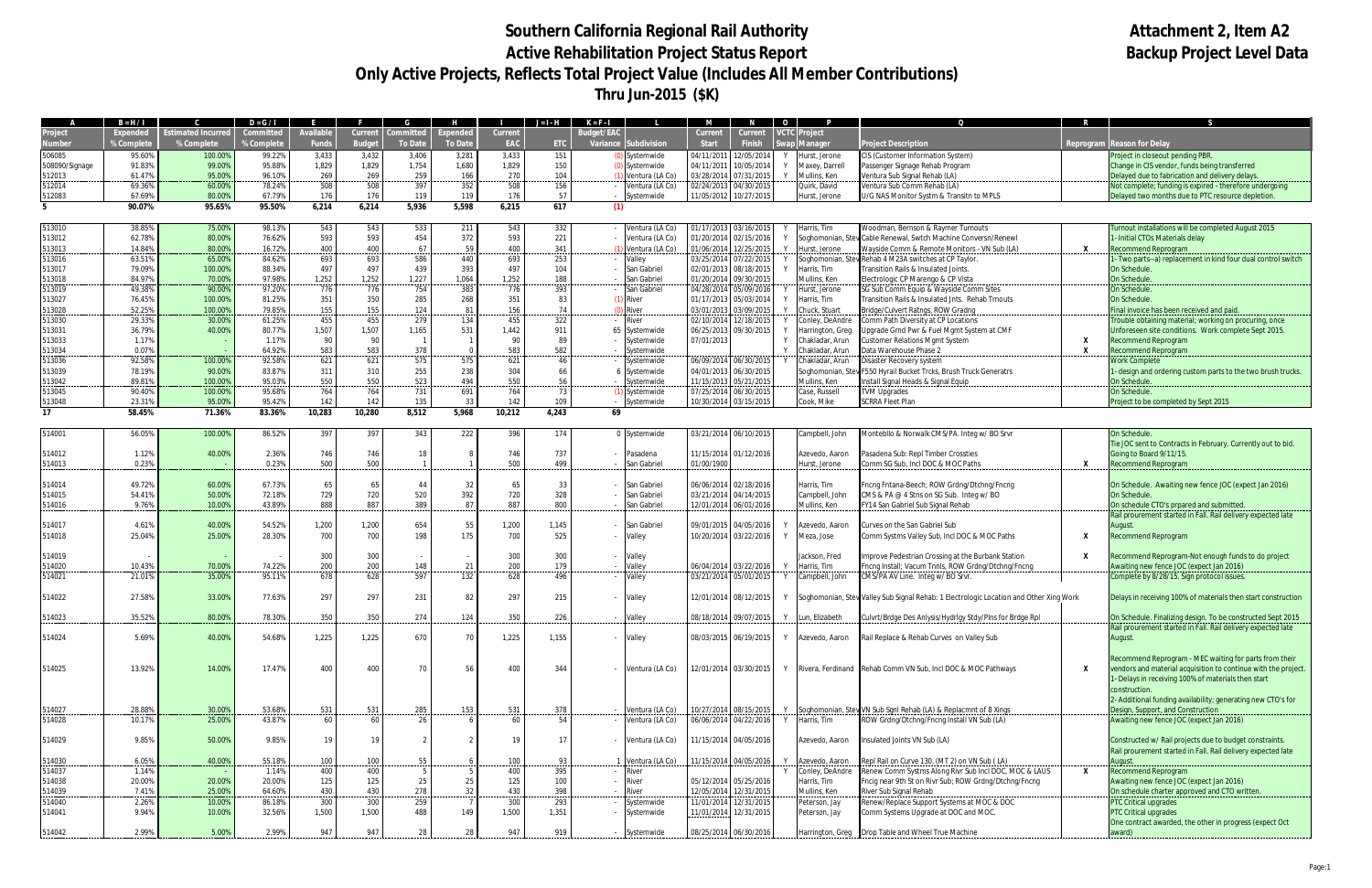# Southern California Regional Rail Authority<br>
Active Rehabilitation Project Status Report<br>
Active Rehabilitation Project Status Report **Active Rehabilitation Project Status Report Only Active Projects, Reflects Total Project Value (Includes All Member Contributions) Thru Jun-2015 (\$K)**

|                                           | $B = H/I$                |                           | $D = G/I$  |                  |                |                          |                 |                    | $J = I - H$    | $K = F - I$                    | M                     | <b>N</b>              | $\overline{\mathbf{0}}$ |                                     |                                                  |   |                                                         |
|-------------------------------------------|--------------------------|---------------------------|------------|------------------|----------------|--------------------------|-----------------|--------------------|----------------|--------------------------------|-----------------------|-----------------------|-------------------------|-------------------------------------|--------------------------------------------------|---|---------------------------------------------------------|
|                                           | <b>Expended</b>          | <b>Estimated Incurred</b> | Committed  | <b>Available</b> | Current        | <b>Committed</b>         | <b>Expended</b> | Current            |                | Budget/EAC                     | <b>Current</b>        | <b>Current</b>        |                         | VCTC Project                        |                                                  |   |                                                         |
| lumber                                    | % Complete               | % Complete                | % Complete | <b>Funds</b>     | <b>Budget</b>  | <b>To Date</b>           | <b>To Date</b>  | <b>EAC</b>         | ETC            | <b>Subdivision</b><br>Variance | <b>Start</b>          | <b>Finish</b>         |                         | vap   Manager                       | <b>Project Description</b>                       |   | <b>Reprogram Reason for Delay</b>                       |
| 514043                                    | 0.20%                    | 40.00%                    | 0.20%      | 150              | 150            |                          |                 | 150                | 150            | Systemwide                     | 05/26/201             | 12/23/2015            |                         | Harrington, Greg                    | <b>Fuel Tanker Truck Repairs</b>                 |   | Awaiting PBR. Previously scoped for repairs.            |
| 514044                                    | 2.03%                    |                           | 2.03%      | 120              | 120            | 2                        |                 | 120                | 118            | Systemwide                     | 04/06/2015            | 06/30/2016            |                         | Harrington, Greg                    | Fueling System Improvement                       |   | Advertising IFB.                                        |
| 514046                                    | 0.11%                    | 50.00%                    | 68.86%     | 1,600            | 1,600          | 1,102                    |                 | 1,600              | 1,598          | ystemwide                      | 09/01/2014            | 09/30/201             |                         | Case, Russell                       | Electronic Ticketing System                      |   | Implementation in process                               |
| 514047                                    | 65.77%                   | 66.00%                    | 88.30%     | 150              | 150            | 132                      | 99              | 150                | 51             | systemwide                     | 12/15/2015            | 09/31/2015            |                         | Chakladar, Arun                     | Data Warehouse                                   |   | On Schedule.                                            |
| 514048                                    | 11.98%                   | 40.00%                    | 79.17%     | 381              | 381            | 301                      |                 | 381                | 335            | Systemwide                     |                       | 06/09/2014 03/31/2016 |                         | Sakoda, Karen                       | AM Plan & System for FTA MAP-21 Compliance       |   | On Schedule.                                            |
| 514049                                    |                          |                           |            | 200              | 200            |                          |                 | 200                | 200            | ystemwide                      |                       |                       |                         | Case, Russell                       | Design/Analysis for Repl of Current TVM's        | x | Recommend Reprogram                                     |
| 514050                                    | 100.00%                  | 100.00%                   | 100.00%    | 500              | 500            | 500                      | 500             | 500                |                | Systemwide                     | 07/18/2014            | 05/27/201             |                         | Chakladar, Arun                     | IS Phase 2                                       |   | <b>Work Complete</b>                                    |
| 14055                                     | 29.90%                   | 30.00%                    | 38.24%     | 375              | 375            | 143                      | 112             | 375                | 263            | iystemwide                     | 10/15/2014            | 10/30/2015            |                         | Mullins, Ken                        | Dwarf Sgnl Hds; Remote Card Readrs; Vid Cameras  |   | Delayed due to material lead time.                      |
| 14057                                     | 79.57%                   | 100.00%                   | 90.04%     | 720              | 720            | 648                      | 573             | 720                | 147            | ystemwide                      |                       | 08/15/201             |                         | Harris, Tim                         | System Rail Grindng & Ultrasonic Rail Testng     |   | On Schedule.                                            |
| 514058                                    | 23.17%                   | 95.00%                    | 78.66%     | 75               | 75             | 59                       | 17              | 75                 | 58             | Systemwide                     | 11/14/2014            | 08/26/201             |                         | Harrington, Greg                    | Rubber Tire Vehicle (Non-Fed) - 3 Pool Veh       |   | 3rd vehicle ordered. Remaining funds to be PBR'd.       |
|                                           |                          |                           |            |                  |                |                          |                 |                    |                |                                |                       |                       |                         |                                     |                                                  |   |                                                         |
| 14061                                     | 2.16%                    | 40.00%                    | 2.16%      | 100              | 100            | $\overline{2}$           |                 | 100                | 98             | San Gabriel                    | 11/15/2014            | 06/30/2016            |                         | Azevedo, Aaron                      | ransition Rails & Insulated Joints on SG Sub     |   | Constructed w/ Rail projects due to budget constraints. |
| 514062                                    | 34.55%                   | 100.00%                   | 96.15%     | 450              | 450            | 432                      | 155             | 450                | 294            | liver                          | 05/01/2015            | 06/15/201             |                         | Azevedo, Aaron                      | Insulated Jnts and Repl Turnout on the River Sub |   | Project Complete. Waiting invoicing.                    |
| 514065                                    | 17.88%                   |                           | 17.889     | 595              | 595            | 106                      | 106             | 595                | 489            | ystemwide                      | 02/03/2015            | 01/07/2016            |                         | Doran, William                      | FY14 Track Measurement Systems                   |   | Work planned in November 2015                           |
| 37                                        | 18.90%                   | 36.38%                    | 49.01%     | 18,501           | 18,441         | 9,037                    | 3,485           | 18,440             | 14,955         |                                |                       |                       |                         |                                     |                                                  |   |                                                         |
|                                           |                          |                           |            |                  |                |                          |                 |                    |                |                                |                       |                       |                         |                                     |                                                  |   |                                                         |
| 515001                                    | 46.65%                   | 100.00%                   | 46.65%     | 21               | 21             |                          |                 | 19                 | $\mathbf{1}$   | <b>Valley</b>                  |                       | 12/22/2014 01/30/2015 |                         | Chan, Kim                           | Broadway/Brazil Pedestrian Flasher               |   | On Schedule.                                            |
| 515109                                    |                          |                           |            | 100              | 100            |                          |                 | 100                | 100            | Pasadena                       |                       |                       |                         | Chapdelaine, Jame                   | es Pasadena Sub Signal Rehab                     |   | On Schedule.                                            |
| 515112                                    |                          | 30.00%                    |            | 375              | 375            |                          |                 | 375                | 375            | Pasadena                       | 06/25/2015            | 09/30/201             |                         | Azevedo, Aaron                      | Pasadena Sub Grade Xing Rehab                    |   | On Schedule.                                            |
|                                           |                          |                           |            |                  |                |                          |                 |                    |                |                                |                       |                       |                         |                                     |                                                  |   |                                                         |
| 515114                                    | $\sim$                   |                           |            | 238              | 238            |                          |                 | 238                | 238            | San Gabriel                    |                       |                       |                         | Maxey, Darrell                      | San Gabriel Sub Comm System Rehab                |   | Refining Scope and Charter. Assigning PM. On Schedule.  |
| 515115                                    | $\overline{\phantom{a}}$ | 2.00%                     |            | 2,000            | 2,000          |                          |                 | 2,000              | 2,000          | San Gabriel                    |                       | 01/00/1900 01/00/1900 |                         | Mullins, Ken                        | San Gabriel Sub Signal Rehab                     |   | On Schedule.                                            |
| 515116                                    |                          | 15.00%                    |            | 80               | 80             |                          |                 | 80                 | 80             | San Gabriel                    | 06/25/2015            | 12/31/2016            |                         | Azevedo, Aaron                      | San Gabriel Sub ROW Maintenance                  |   | On Schedule.                                            |
| 515117                                    | 0.09%                    |                           | 0.09%      | 65               | 65             | $\Omega$                 |                 | 65                 | -65            | San Gabriel                    | 01/12/2019            | 01/07/201             |                         | Doran, William                      | San Gabriel Sub Ground Penetrating Radar         |   | Work planned in November 2015                           |
| 515118                                    |                          | 30.00%                    |            | 883              | 883            |                          |                 | 883                | 883            | San Gabriel                    | 06/25/2015            | 05/30/2016            |                         | Azevedo, Aaron                      | San Gabriel Sub Track Rehab                      |   | On Schedule.                                            |
|                                           |                          |                           |            |                  |                |                          |                 |                    |                |                                |                       |                       |                         |                                     |                                                  |   |                                                         |
| 515121                                    | 0.02%                    |                           | 0.02%      | 200              | 200            | $\Omega$                 |                 | 200                | 200            | /alley                         |                       |                       |                         | Maxey, Darrell                      | Valley Sub Comm System Rehab                     |   | Refining Scope and Charter. Assigning PM. On Schedule.  |
| 515122                                    |                          |                           |            | 100              | 100            |                          |                 | 100                | 100            | Valley                         |                       |                       |                         |                                     | Soghomonian, Stev Valley Sub Signal Rehab        |   | On Schedule.                                            |
|                                           |                          |                           |            |                  |                |                          |                 |                    |                |                                |                       |                       |                         |                                     |                                                  |   | On Schedule. Contractor providing estimates. To be      |
| 515123                                    |                          | 1.00%                     |            | 1,558            | 1,558          |                          |                 | 1,558              | 1,558          | Valley                         | 08/18/2014            | 09/07/2015            |                         | Lun, Elizabeth                      | Valley Sub Bridge & Culvert Repl-Desgn & Const   |   | constructed Sept 2015                                   |
| 515124                                    |                          | 15.00%                    |            | 80               | 80             |                          |                 | 80                 | 80             | Valley                         | 06/25/2015            | 12/31/2016            |                         | Azevedo, Aaron                      | Valley Sub ROW Maintenance                       |   | On Schedule.                                            |
| 515126                                    | 0.07%                    |                           | 0.07%      | 82               | 82             | $\Omega$                 |                 | 82                 | 82             | Valley                         |                       | 01/12/2015 01/07/2016 |                         | Doran, William                      | Valley Sub Ground Penetrating Radar              |   | Work planned in November 2015                           |
|                                           |                          |                           |            |                  |                |                          |                 |                    |                |                                |                       |                       |                         |                                     |                                                  |   |                                                         |
| 515127                                    | $\sim$                   |                           |            | 187              | 187            | $\overline{\phantom{a}}$ |                 | 187                | 187            | Ventura (LA Co)                |                       |                       |                         | Maxey, Darrell                      | VN Sub (LA Co) Comm System Rehab                 |   | Refining Scope and Charter. Assigning PM. On Schedule.  |
| 515128                                    |                          |                           |            | 400              | 400            |                          |                 | 400                | 400            | 'entura (LA Co)                |                       |                       |                         |                                     | Soghomonian, Stev VN Sub (LA Co) Signal Rehab    |   | On Schedule.                                            |
| 515129                                    | $\sim$                   | 1.00%                     |            | 417              | 417            | $\overline{\phantom{a}}$ |                 | 417                | 417            | Ventura (LA Co)                |                       | 07/28/2015 12/27/2015 |                         | Lun, Elizabeth                      | VN Sub (LA Co) Bridge Repair - Design & Const    |   | On Schedule. RFP has been issued to designer.           |
| 515131                                    |                          | 15.00%                    |            | 81               | 81             | $\sim$                   |                 | 81                 | 81             | Ventura (LA Co)                | 06/25/2015            | 12/31/2016            |                         | Azevedo, Aaron                      | VN Sub (LA Co ROW Maintenance                    |   | On Schedule.                                            |
| 515132                                    | 0.23%                    |                           | 0.23%      | 26               | 26             | $\overline{0}$           |                 | 26                 | -26            | /entura (LA Co)                |                       | 01/12/2015 01/07/201  |                         | Doran, William                      | VN Sub (LA) Ground Penetrating Radar             |   | Work planned in November 2015                           |
|                                           |                          |                           |            |                  |                |                          |                 |                    |                |                                |                       |                       |                         |                                     |                                                  |   |                                                         |
| 515138                                    | $\sim$                   |                           |            | 200              | 200            |                          |                 | 200                | 200            | River                          |                       |                       |                         | Maxey, Darrell                      | River Sub Comm System Rehab                      |   | Refining Scope and Charter. Assigning PM. On Schedule.  |
| 515139                                    |                          | 5.00%                     |            | 100              | 100            |                          |                 | 100                | 100            | River                          |                       | 01/01/2016 03/30/2016 |                         | Mullins, Ken                        | River Sub Cable Replacement                      |   | On Schedule.                                            |
| 515141                                    |                          | 15.00%                    |            | 77               | 77             | $\sim$                   |                 | 77                 | 77             | River                          | 06/25/2015            | 12/31/2016            |                         | Azevedo, Aaron                      | River Sub ROW Maintenance                        |   | On Schedule.                                            |
| 515142                                    | 0.79%                    |                           | 0.79%      | 40               | 68             |                          |                 | 68                 | 68             | liver                          | 01/12/2015            | 01/07/2016            |                         | Doran, William                      | River Sub Ground Penetrating Radar               |   | Work planned in November 2015                           |
| 515143                                    |                          | 30.00%                    |            | 174              | 174            |                          |                 | 174                | 174            | River                          | 06/25/2015            | 09/30/2016            |                         | Azevedo, Aaron                      | River Sub Rail Replacement                       |   | On Schedule.                                            |
|                                           |                          |                           |            |                  |                |                          |                 |                    |                |                                |                       |                       |                         |                                     |                                                  |   |                                                         |
| 515144<br>515145                          |                          | 5.00%                     |            | 3,409            | 3,409          |                          |                 | 3,409              | 3,409          | River East Bank                |                       |                       |                         | Azevedo, Aaron                      | Rehab Rail & Ties on River Sub East Bank         |   | On Schedule. Requires UPRR agreement for 2/3 funding.   |
| 515146                                    |                          |                           |            | 2,200<br>1,035   | 2,200<br>1,035 |                          |                 | 2,200<br>1,035     | 2,200<br>1,035 | Systemwide<br>Systemwide       |                       | 05/29/2015 10/09/2015 |                         | Harrington, Greg<br>Chakladar, Arun | Upgrade Sanding System at CMF<br>FIS - Phase 2   | X | On Schedule.<br>Recommend Reprogram                     |
| 515147                                    | 0.09%                    |                           | 0.75%      | 15,951           | 15,951         | 120                      |                 | 15,951             | 15,937         | Systemwide                     |                       |                       |                         | Kakaris, Telis                      | PH/PHI Locomotive Overhaul                       | x | Recommend Reprogram to Locomotive Procurement           |
| 515148                                    |                          |                           |            | 572              | 572            |                          |                 | 572                | 572            | Systemwide                     |                       |                       |                         | Kakaris, Telis                      | Battery Change Out (Gen 3 and Rotem Cars)        |   | On Schedule.                                            |
| 515150                                    |                          |                           |            | 1,800            | 1,800          |                          |                 | 1,800              | 1,800          | Systemwide                     |                       |                       |                         | hompson, Gary                       | Locomotive Component PM                          |   | On Schedule.                                            |
| 515151                                    |                          |                           |            | 1,202            | 1,202          |                          |                 | 1,202              | 1,202          | Systemwide                     |                       |                       |                         | Kakaris, Telis                      | Gen 1 Rail Car Overhaul                          |   | On Schedule.                                            |
|                                           |                          |                           |            |                  |                |                          |                 |                    |                |                                |                       |                       |                         |                                     |                                                  |   | Recommend Reprogram - Required PTC Software and         |
| 515152                                    |                          |                           |            | 1,100            | 1,100          |                          |                 | 1,100              | 1,100          | Systemwide                     |                       |                       |                         | Maxey, Darrell                      | PTC Comm and Signal Systemwide Rehab             | x | Hardware to Maintain Interoperability.                  |
| 515153                                    |                          |                           |            | 500              | 500            | $\sim$                   |                 | 500                | 500            | Systemwide                     |                       |                       |                         | Jackson, Fred                       | Procure Lex-Ray System                           | X | Recommend Reprogram                                     |
| 515154                                    | 0.04%                    |                           | 0.04%      | 300              | 300            | $\overline{0}$           |                 | 300                | 300            | Systemwide                     | 01/12/2015 01/07/2016 |                       | Y                       | Doran, William                      | Track Measurement & Testing                      |   | On Schedule                                             |
| 515155                                    |                          | 20.00%                    |            | 500              | 500            |                          |                 | 500                | 500            | Systemwide                     | 06/25/2015 12/31/2015 |                       |                         | Azevedo, Aaron                      | Systemwide Rail Grinding                         |   | On Schedule.                                            |
| 33                                        | 0.07%                    | 2.30%                     | 0.36%      | 36,053           | 36,081         | 130                      | 23              | 36,078             | 36,055         | $\overline{2}$                 |                       |                       |                         |                                     |                                                  |   |                                                         |
|                                           |                          |                           |            |                  |                |                          |                 |                    |                |                                |                       |                       |                         |                                     |                                                  |   |                                                         |
|                                           | 21.25%                   | 29.28%                    | 33.28%     | 71,051           | 71,016         | 23,614                   | 15,075          | 70,945             | 55,870         | 71                             |                       |                       |                         |                                     |                                                  |   |                                                         |
|                                           |                          |                           |            |                  |                |                          |                 |                    |                |                                |                       |                       |                         |                                     |                                                  |   |                                                         |
| <b>Total Recommend Reprogram Projects</b> |                          |                           |            |                  |                |                          |                 |                    |                |                                |                       |                       |                         |                                     |                                                  |   |                                                         |
| $13-1$                                    | 1.40%                    | 2.49%                     | 3.79%      | 22,159           | 22,158         | 840                      | 311             | $\frac{22,158}{ }$ | 21,847         |                                |                       |                       |                         |                                     | <b>Recommend Reprogram</b>                       | X |                                                         |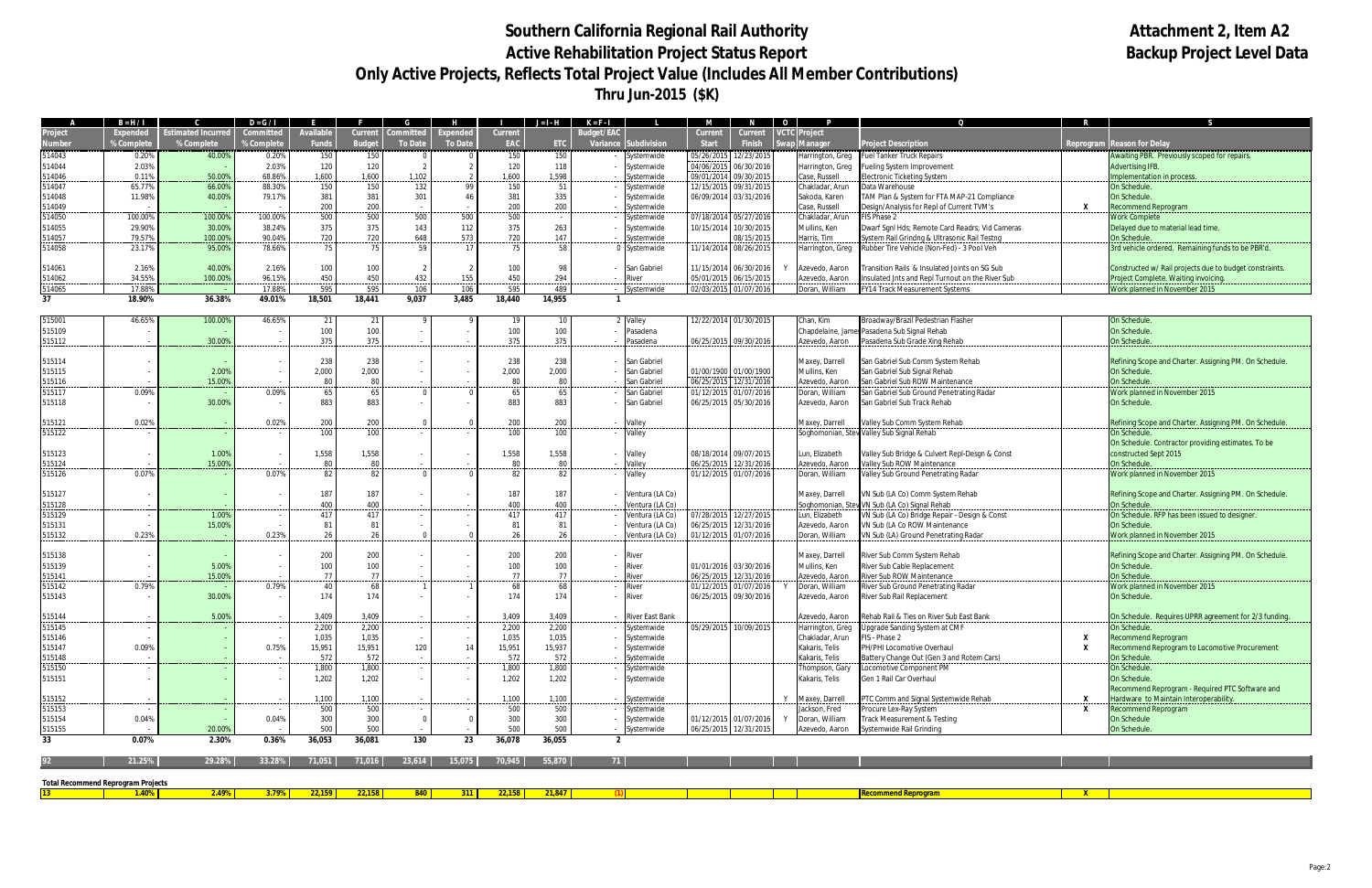# Southern California Regional Rail Authority **Altachment 2, Item A2**<br>New Capital Project Status Report **Authority Altachment 2, Item A2 New Capital Project Status Report Only Active Projects, Reflects Total Project Value (Includes All Member Contributions) Thru Jun-2015 (\$K)**

|                                   | B = H / I            |                           | $D = G/I$             |                         |                          |                           |                           |                  | Jack,           | $K = F - I$                        |                                       |                          | $\mathbf{O}$ |                                     | $\Omega$                                                  |                                                                                                                            |
|-----------------------------------|----------------------|---------------------------|-----------------------|-------------------------|--------------------------|---------------------------|---------------------------|------------------|-----------------|------------------------------------|---------------------------------------|--------------------------|--------------|-------------------------------------|-----------------------------------------------------------|----------------------------------------------------------------------------------------------------------------------------|
| Project                           | <b>Expended</b>      | <b>Estimated Incurred</b> | Committed             | Available               | Current                  | <b>Committed</b>          | Expended                  | Current          |                 | <b>Budget/EAC</b>                  | <b>Current</b>                        | Current   VCTC   Project |              |                                     |                                                           |                                                                                                                            |
| <b>\umber</b><br>604001/RotemProc | % Complete<br>96.70% | % Complete<br>100.00%     | % Complete<br>100.18% | <b>Funds</b><br>217,745 | <b>Budget</b><br>238,370 | <b>To Date</b><br>238,798 | <b>To Date</b><br>230,499 | EAC<br>238,370   | ETC<br>7,871    | Variance Subdivision<br>Systemwide | <b>Start</b><br>04/13/2006 04/30/2012 | Finish                   | Swap Manager | Tripoli, Richard                    | Project Description<br>Hyundai-Rotem Rail Car Procurement | <b>Reason for Delay</b><br>Complete                                                                                        |
| 608003                            | 52.17%               | 75.00%                    | 78.08%                | 2,500                   | 2,500                    | 1,952                     | 1,304                     | 2,500            | 1,196           | Systemwide                         | 01/00/1900 06/30/2012                 |                          |              | Thompson, Gary                      | Purchase Rolling Stock Spare Parts                        |                                                                                                                            |
| 608004/RotemPro                   | 97.69%               | 100.00%                   | 90.47%                | 5,500                   | 5,500                    | 4,976                     | 5,373                     | 5,500            | 127             | Systemwide                         | 04/13/2006 04/30/2012                 |                          |              | Tripoli, Richard                    | Hyundai-Rotem Rail Car Procurement (SANBAG)               | Complete                                                                                                                   |
|                                   |                      |                           |                       |                         |                          |                           |                           |                  |                 |                                    |                                       |                          |              |                                     |                                                           |                                                                                                                            |
|                                   |                      |                           |                       |                         |                          |                           |                           |                  |                 |                                    |                                       |                          |              |                                     |                                                           | PTC more complex & difficult than originally envisoned in                                                                  |
|                                   |                      |                           |                       |                         |                          |                           |                           |                  |                 |                                    |                                       |                          |              |                                     |                                                           | 2009. Industry delays. Major PTC System-wide milestone<br>payment in-process, on-going efforts for spectrum,               |
| 409004/PTC                        | 98.819               | 99.00%                    | 97.10%                | 59,319                  | 59,319                   | 57,619                    | 58,635                    | 59,342           | 707             | (23) Systemwide                    | 01/00/1900 08/21/2015                 |                          |              | Maxey, Darrell                      | PTC - Systemwide Indirect                                 | documentation, warranty, upgrades, close-out                                                                               |
|                                   |                      |                           |                       |                         |                          |                           |                           |                  |                 |                                    |                                       |                          |              |                                     |                                                           |                                                                                                                            |
|                                   |                      |                           |                       |                         |                          |                           |                           |                  |                 |                                    |                                       |                          |              |                                     |                                                           | Caltrans suspended Contractor for 14 months and issued CCOs                                                                |
|                                   |                      |                           |                       |                         |                          |                           |                           |                  |                 |                                    |                                       |                          |              |                                     |                                                           | to add a further 8 months to schedule. SCRRA and supporting                                                                |
|                                   | 59.49%               | 48.00%                    |                       | 22,498                  |                          |                           |                           |                  |                 |                                    | 10/01/2008 10/31/2016                 |                          |              |                                     | Empire Avenue - I-5 HOV Lanes                             | CM Team have continued to provide support throughout delay<br>period, increasing expenditure v original budget             |
| 409006<br>610001/RotemProd        |                      | 100.00%                   | 75.65%                |                         | 21,881                   | 16,552                    | 13,018                    | 21,881           | 8,863           | Valley<br>Systemwide               | 04/13/2006 04/30/2012                 |                          |              | Althorp, Andrew<br>Tripoli, Richard | Rotem Option 3                                            | Complete                                                                                                                   |
| 611001/RotemPro                   | 103.11               | 100.00%                   | 101.63%               | 35,333                  | 31,671                   | 31,256                    | 31,710                    | 30,754           | (956)           | 917 Systemwide                     | 05/13/2006 02/01/2013                 |                          |              | Tripoli, Richard                    | Rotem Option 4                                            | Complete                                                                                                                   |
|                                   | 95.03%               | 96.48%                    | 97.99%                | 342,895                 | 359,241                  | 351,153                   | 340,540                   | 358,347          | 17,808          | 894                                |                                       |                          |              |                                     |                                                           |                                                                                                                            |
| 613001/EMD_F12                    | 13.92%               | 14.00%                    | 29.87%                | 10,474                  | 10,474                   | 3,128                     | 1,458                     | 10,474           | 9,016           | Systemwide                         | 12/01/2011 05/30/2017                 |                          |              | Cook, Mike                          | Loco Tier 4 - Staff Oversight and Prof Srvcs              | On Schedule                                                                                                                |
| 613002/EMD_F12                    | 100.00%              | 23.25%                    | 100.00%               | 12,307                  | 12,307                   | 12,307                    | 12,307                    | 12,307           |                 | Systemwide                         | 04/02/2012 05/17/2017                 |                          |              | Cook, Mike                          | Loco Tier 4 - EMD Design/Construct Diesel Engine          | On Schedule                                                                                                                |
| 613003/EMD_F12                    | 4.03%                | 4.00%                     | 4.03%                 | 12,404                  | 12,404                   | 500                       | 500                       | 12,404           | 11,904          | Systemwide                         | 05/01/2012 05/17/2017                 |                          |              | Cook, Mike                          | Locomotive Tier 4 - EMD System Support                    | On Schedule                                                                                                                |
| 613005/EMD F125                   | 14.93%               | 23.25%                    | 14.93%                | 113,593                 | 113,593                  | 16,965                    | 16,965                    | 113,593          | 96,628          | Systemwide                         | 04/02/2012 05/17/2017                 |                          |              | Cook, Mike                          | Loco Tier 4 - EMD Design/Construct Diesel Engine          | On Schedule                                                                                                                |
|                                   |                      |                           |                       |                         |                          |                           |                           |                  |                 |                                    |                                       |                          |              |                                     |                                                           |                                                                                                                            |
|                                   |                      |                           |                       |                         |                          |                           |                           |                  |                 |                                    |                                       |                          |              |                                     |                                                           | Delayed - the process to obtain DBE goal from the Consultant<br>took a few weeks more than expected. This project was also |
|                                   |                      |                           |                       |                         |                          |                           |                           |                  |                 |                                    |                                       |                          |              |                                     |                                                           | combined with Sanding Facility at CMF and required three                                                                   |
| 613006                            | 9.28%                | 25.00%                    | 12.49%                | 1,606                   | 1.606                    | 201                       | 149                       | 1,606            | 1,457           | Systemwide                         | 07/01/2014 07/15/2016                 |                          |              | Patel, Naresh                       | Locomotive Tier 4 - Urea Dispensing System                | additional weeks. Currently design 100% complete, IFB is out.                                                              |
| -5                                | 20.87%               | 21.04%                    | 22.01%                | 150,384                 | 150,384                  | 33,101                    | 31,379                    | 150,384          | 119,005         | (0)                                |                                       |                          |              |                                     |                                                           |                                                                                                                            |
|                                   |                      |                           |                       |                         |                          |                           |                           |                  |                 |                                    |                                       |                          |              |                                     |                                                           |                                                                                                                            |
| 414002                            | 0.29%                | 1.00%                     | 3.05%                 | 17,227                  | 17,227                   | 526                       | 50                        | 17,227           | 17,178          | Valley                             | 02/02/2015 09/29/2016                 |                          |              | Lun, Elizabeth                      | Vincnt Siding & Vincnt/Acton Stn 2nd Pltfrm Const         | On Schedule. Construction NTP to be issued end of July 2015.                                                               |
|                                   | 0.29%                | 1.00%                     | 3.05%                 | 17.227                  | 17,227                   | 526                       | 50                        | 17,227           | 17,178          | (0)                                |                                       |                          |              |                                     |                                                           |                                                                                                                            |
|                                   |                      |                           |                       |                         |                          |                           |                           |                  |                 |                                    |                                       |                          |              |                                     |                                                           |                                                                                                                            |
| 450010/PTC                        | 89.59%               | 95.00%                    | 91.47%                | 1,182                   | 1,182                    | 1,081                     | 1,059                     | 1,182            | 123             | Systemwide                         | 08/18/2009                            | 10/30/2013               |              | Maxey, Darrell                      | Signal Relocations                                        | Signal work associated with PTC is substantially complete.                                                                 |
| 450015/PTC                        | 102.27%              | 100.00%                   | 102.47%               | 1,518                   | 1,518                    | 1,555                     | 1,552                     | 1,518            | (34)            | Systemwide                         | 07/31/2009 12/31/2012                 |                          |              | Maxey, Darrell                      | WIU's, Track Systems & Other Signal Mods                  | <b>On Schedule</b>                                                                                                         |
|                                   |                      |                           |                       |                         |                          |                           |                           |                  |                 |                                    |                                       |                          |              |                                     |                                                           | Communications backhaul portion complete, utilizing a portion                                                              |
|                                   |                      |                           |                       |                         |                          |                           |                           |                  |                 |                                    |                                       |                          |              |                                     |                                                           | of this funding for on-going PTC consultant effforts and                                                                   |
|                                   | 37.75%               | 40.00%                    | 45.43%                | 11,508                  | 11,508                   | 5,228                     | 4,344                     | 11,508           | 7,164           |                                    | 05/28/2010 01/31/2014                 |                          |              |                                     | Comm Backhaul - Systemwide                                | awaiting FCC action on spectrum acquisition for balance of<br>oudget                                                       |
| 450020/PTC                        |                      |                           |                       |                         |                          |                           |                           |                  |                 | Systemwide                         |                                       |                          |              | Maxey, Darrell                      |                                                           | Minor buget item held for interoperability costs with freights,                                                            |
| 450040/PTC                        | 50.22%               | 50.00%                    | 50.22%                | 10                      | 10 <sup>°</sup>          |                           |                           | 10               |                 | Systemwide                         | 01/04/2010 09/26/2013                 |                          |              | Maxey, Darrell                      | RR's & Other Outside Agency Work Orders                   | Amtrak                                                                                                                     |
| 450050/PTC                        | 101.43%              | 100.00%                   | 100.08%               | 14,731                  | 14,731                   | 14,686                    | 14,883                    | 14,673           | (209)           | 57 Systemwide                      | 06/10/2009 10/31/2014                 |                          |              | Maxey, Darrell                      | Construct DOC & MOC Mods                                  | On Schedule                                                                                                                |
|                                   |                      |                           |                       |                         |                          |                           |                           |                  |                 |                                    |                                       |                          |              |                                     |                                                           | Data center-related work at new PTC Dispatch Facility (DOC)                                                                |
| 450051/PTC                        | 33.83%               | 50.00%                    | 33.83%                | 398                     | 398                      | 135                       | 135                       | 398              | 264             | Systemwide                         |                                       |                          |              | Maxey, Darrell                      | DOC Data Center                                           | expenditures in-process                                                                                                    |
|                                   |                      |                           |                       |                         |                          |                           |                           |                  |                 |                                    |                                       |                          |              |                                     |                                                           | Major PTC System-wide milestone payment in-process, on-<br>going efforts for interoperable testing, documentation,         |
| 450090/PTC                        | 90.52%               | 90.00%                    | 99.82%                | 120,488                 | 120,488                  | 120,265                   | 109,065                   | 120,488          | 11,422          | Systemwide                         | 01/00/1900 08/21/2015                 |                          |              | Maxey, Darrell                      | PTC Vendor/Integrator                                     | warranty, upgrades, close-out                                                                                              |
|                                   |                      |                           |                       |                         |                          |                           |                           |                  |                 |                                    |                                       |                          |              |                                     |                                                           | Major PTC System-wide milestone payment in-process, on-                                                                    |
|                                   |                      |                           |                       |                         |                          |                           |                           |                  |                 |                                    |                                       |                          |              |                                     |                                                           | going efforts for industry-driven IC3 component, upgrades &                                                                |
| 450095/PTC                        | 83.94%               | 83.00%                    | 85.84%                | 5,153                   | 5,153                    | 4,423                     | 4,325                     | 5,153            | 828             | Systemwide                         | 10/16/2010 08/21/2015                 |                          |              | Maxey, Darrell                      | Wabtec TMDS CAD/BOS for PTC                               | close-out                                                                                                                  |
|                                   |                      |                           |                       |                         |                          |                           |                           |                  |                 |                                    |                                       |                          |              |                                     |                                                           | Major PTC System-wide milestone payment in-process, on-<br>going efforts for industry-driven IC3 component, upgrades &     |
| 450096/PTC                        | 23.31%               | 50.00%                    | 99.96%                | 2,180                   | 2,180                    | 2,179                     | 508                       | 2,180            | 1,671           | Systemwide                         | 10/16/2010 08/21/2015                 |                          |              | Maxey, Darrell                      | Wabtec TMDS CAD/BOS for PTC                               | close-out                                                                                                                  |
| 450097/PTC                        | 53.01%               | 25.00%                    | 75.27%                | 382                     | 382                      | 287                       | 202                       | 382              | 179             | Systemwide                         |                                       |                          |              | Maxey, Darrell                      | Customer Information System (CIS)                         | New CIS deployment underway                                                                                                |
|                                   |                      |                           |                       |                         |                          |                           |                           |                  |                 |                                    |                                       |                          |              |                                     |                                                           | PTC on-going staff and consultant support for spectrum,                                                                    |
|                                   |                      |                           |                       |                         |                          |                           |                           |                  |                 |                                    |                                       |                          |              |                                     |                                                           | documentation, warranty, upgrades, close-out; delayed by                                                                   |
| 450098/PTC                        | 65.56%               | 60.00%<br>85.70%          | 99.17%<br>95.25%      | 5,453<br>163,001        | 4,096<br>161,644         | 4,062<br>153,906          | 2,686<br>138,764          | 4,096<br>161,587 | 1,411<br>22,823 | Systemwide<br>57                   |                                       |                          |              | Maxey, Darrell                      | PTC - Systemwide                                          | industry.                                                                                                                  |
| 11                                | 85.88%               |                           |                       |                         |                          |                           |                           |                  |                 |                                    |                                       |                          |              |                                     |                                                           |                                                                                                                            |
|                                   | 74.28%               | 75.06%                    | 78.35%                | 673,508                 | 688,497                  | 538,686                   | 510.732                   | 687,546          | 176,814         | 951                                |                                       |                          |              |                                     |                                                           |                                                                                                                            |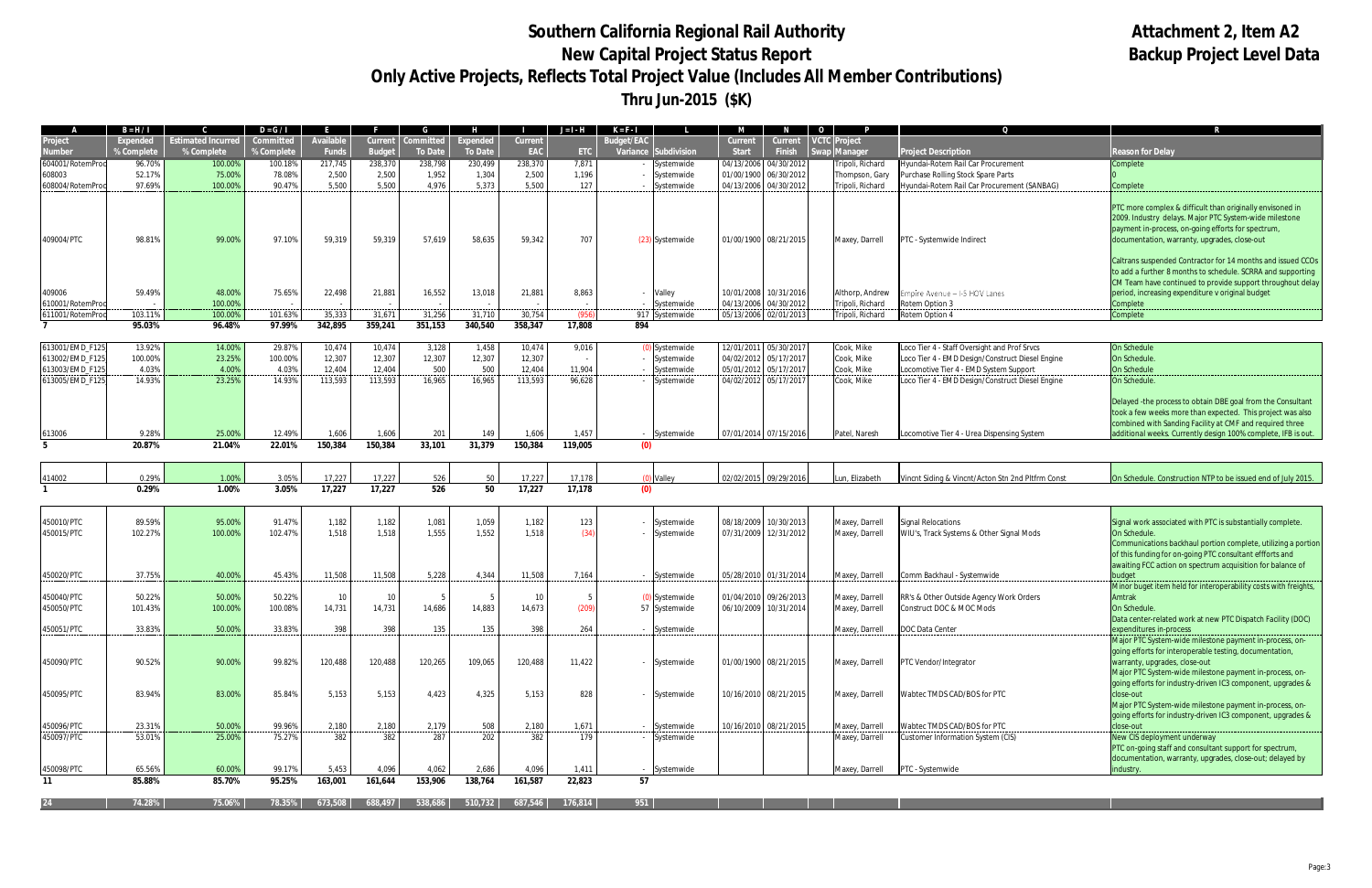# **METROLINK EXPECTED 5-YEAR PROJECTS for REHABILITATION Attachment 2 CONSTRAINED to \$30M PER YEAR IDEAL CONSTRAINED TO \$30M PER YEAR LA METRO SHARE in CONSTANT 2015 DOLLARS (\$K)**

**Project Type REHABILITATION PROJECT DESCRIPTION FY 2016 FY 2017 FY 2018 FY 2019 FY 2020 TOTAL (Yr-1 Budget) (Yr-2) (Yr-3) (Yr-4) (Yr-5) 5-Years** Communications Comm system rehab SG, Valley, Ven-LA and River sub (Constrained) \$153 \$504 \$504 \$504 \$811 **\$2,476** Facilities Facilities maintenance (Partially constrained) \$171 \$2,320 \$913 \$919 \$688 **\$5,011** Vehicles MOW & field vehicle replacement (Constrained - Metro share only) \$314 \$190 \$190 \$190 \$190 **\$1,074** Rolling Stock - **Locomotives** Member share of locomotives in FY 16 & 18, and Lifecycle OH of F125s (Metro share only) \$3,499 \$570 \$3,117 \$2,072 \$2,380 **\$11,638** Rolling Stock - Rail Cars Overhaul 30 Gen-1 Rail Cars in FY 16, and routine rail car rehab. \$7,874 \$1,654 \$1,654 \$1,654 \$1,462 **\$14,298** Train Control signal Wayside signal maint, PTC system upgrades, including Pasadena sub cables, and cable & electrologic rehab on Valley, Ventura, SG and River subs. (Partially constrained). \$2,428 \$4,198 \$4,428 \$4,198 \$5,081 **\$20,333** Stations Station signage rehab in FY 16 \$67 \$67 \$67 \$67 \$67 **\$335** Structures Valley, SG ,Ventura-LA, River and Pasadena sub bridges/culverts. Constrained by year. \$1,968 \$10,427 \$6,826 \$7,712 \$7,259 **\$34,192** Track Rail grinding, rail/ties/crossings, tunnel 25 rehab. Restore partialtrack rehab on Valley, Ven-LA, and River subs. (Partially constrained). \$3,527 \$10,448 \$10,413 \$11,287 \$10,579 **\$46,253 TOTAL \$20,000 \$30,378 \$28,113 \$28,603 \$28,516 \$135,610**

Note:

1) Under this scenario, the backlog of unmet State of Good Repair needs continues to grow.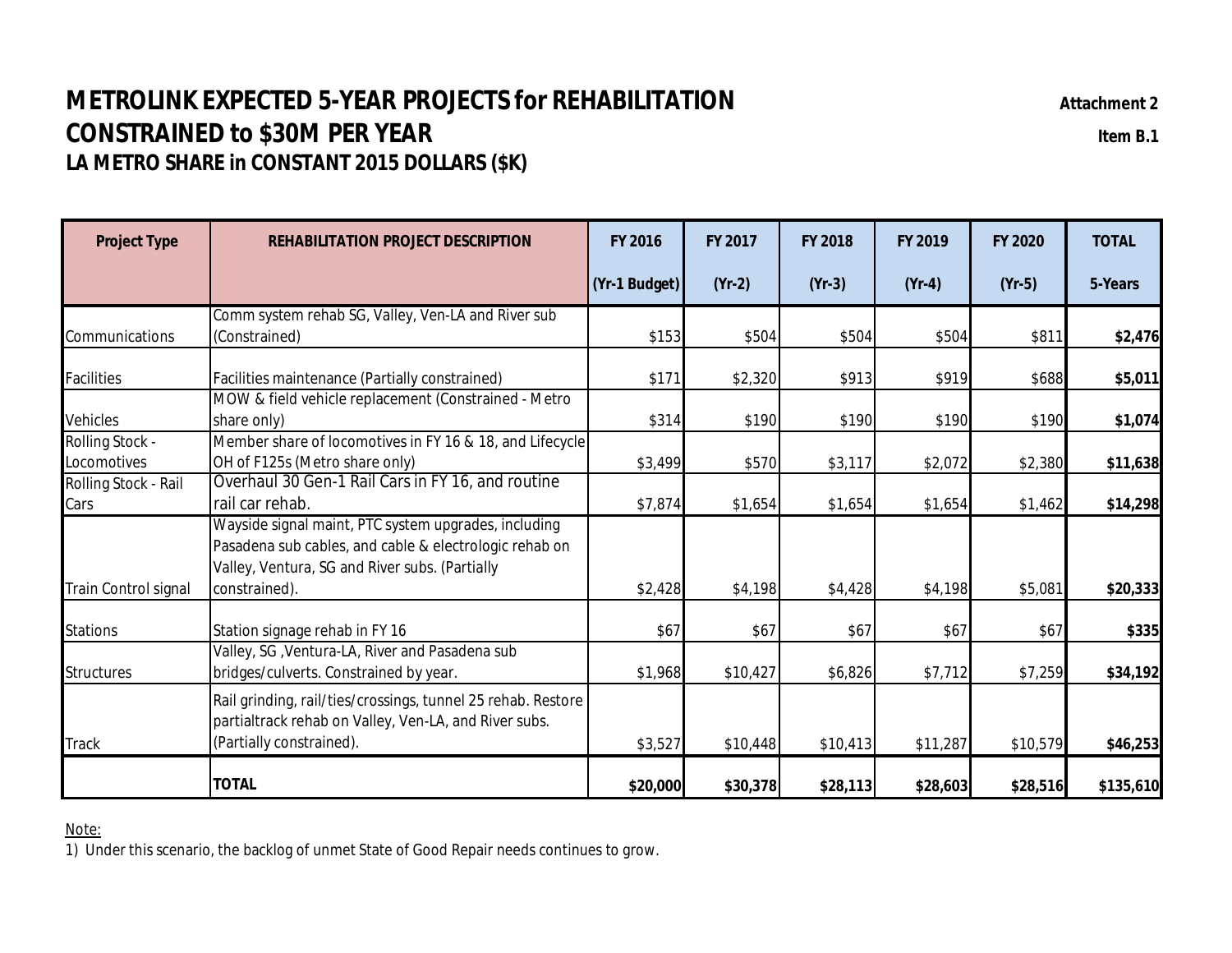# **METROLINK EXPECTED 5-YEAR NEW CAPITAL PROJECTS** *Attachment 2* **LA METRO SHARE in CONSTANT 2015 DOLLARS (\$K) Item B.2**

|                |                      |                          |                                                   | 47.5%         |          |          |          |          |              |
|----------------|----------------------|--------------------------|---------------------------------------------------|---------------|----------|----------|----------|----------|--------------|
| Item<br>#      | <b>Project Type</b>  | <b>Subdivision</b>       | <b>NEW CAPITAL PROJECT DESCRIPTION</b>            | FY 2016       | FY 2017  | FY 2018  | FY 2019  | FY 2020  | <b>TOTAL</b> |
|                |                      |                          |                                                   | (Yr-1 Budget) | $(Yr-2)$ | $(Yr-3)$ | $(Yr-4)$ | $(Yr-5)$ |              |
|                |                      | Ventura Sub, Valley,     |                                                   |               |          |          |          |          |              |
|                |                      | San Gabriel, East and    |                                                   |               |          |          |          |          |              |
| $\mathbf{1}$   | <b>Studies</b>       | <b>West Bank</b>         | New Capital Project Studies                       | \$475         | \$475    | \$475    | \$475    | \$475    | \$2,375      |
|                |                      | Valley, Ventura and      |                                                   |               |          |          |          |          |              |
| $\overline{2}$ | <b>Rolling Stock</b> | Systemwide               | Up to Three Expansion Locomotives                 | \$2,151       |          |          |          |          | \$2,151      |
|                |                      |                          | San Bernardino Line Grade Xing Improvements       |               |          |          |          |          |              |
|                |                      |                          | Ramona (Baldwin Pk) and Citrus (Covina) and       |               |          |          |          |          |              |
| 3              | Track                | AV Line                  | Speed Increases at CP Soledad                     | \$8,000       |          |          |          |          | \$8,000      |
|                |                      | Valley, Ventura, SB and  | Procure and install 58 ticket vending machines    |               |          |          |          |          |              |
| 4              |                      | Systemwide               | in LA County                                      | \$12,984      |          |          |          |          | \$12,984     |
|                |                      |                          |                                                   |               |          |          |          |          |              |
| 5              | Track                | <b>Valley Sub</b>        | Santa Clarita to Newhall Double Track, 4.2 miles  |               | \$10,050 | \$10,050 | \$10,050 | \$10,050 | \$40,200     |
|                |                      |                          | Track Modifications (Tunnels 18&19), MP 45.9-     |               |          |          |          |          |              |
|                |                      |                          | 456.9 Track Shift 1750 ft and MP 46.9-47.1,       |               |          |          |          |          |              |
| 6              | <b>Track</b>         | <b>Valley Sub</b>        | 1000 ft track shift                               |               | \$180    | \$180    | \$180    | \$180    | \$720        |
|                |                      |                          |                                                   |               |          |          |          |          |              |
|                |                      |                          | New layover facility in Palmdale - build out 5    |               |          |          |          |          |              |
|                | Maintenace &         |                          | tracks, fuel, lighting, sewer connections, safety |               |          |          |          |          |              |
| 7              | Layover Facility     | <b>Valley Sub</b>        | features, and potable water                       |               | \$60     | \$60     | \$60     | \$60     | \$238        |
|                |                      | San Gab Sub - LA Share   |                                                   |               |          |          |          |          |              |
|                |                      | Only 47.5% Shown         |                                                   |               |          |          |          |          |              |
| 8              | <b>Track</b>         | Here                     | <b>EMF Additional Storage Tracks</b>              |               | \$470    | \$470    | \$470    | \$470    | \$1,880      |
|                |                      | San Gab Sub - LA Share   | EMF SKI Tracks- add 2 SKI tracks at EMF, install  |               |          |          |          |          |              |
| 9              | Track                | Only 47.5% Shown<br>Here | dump stations and potable water                   |               | \$705    | \$705    | \$705    | \$705    | \$2,820      |
|                |                      |                          | Palmdale Passing Siding between MP 69.3 and       |               |          |          |          |          |              |
| 10             | Track                | <b>Valley Sub</b>        | MP 69.9                                           |               | \$1,750  | \$1,750  | \$1,750  | \$1,750  | \$7,000      |
|                |                      |                          | <b>Burbank Junction Track Realignment-</b>        |               |          |          |          |          |              |
|                |                      |                          | realignment and hi-speed switches at juntio       |               |          |          |          |          |              |
|                |                      |                          | used by Metrolink, Surfliner and Amtrak long      |               |          |          |          |          |              |
| 11             | <b>Track</b>         | Ventura                  | distance trains                                   |               | \$2,250  | \$2,250  | \$2,250  | \$2,250  | \$9,000      |
|                |                      |                          |                                                   |               |          |          |          |          |              |
|                |                      |                          | Glendale Slide relocation - relocated existing    |               |          |          |          |          |              |
|                | 12 Track             | <b>Valley Sub</b>        | UPRR storage. Slide relocation to support HSR.    |               | \$825    | \$825    | \$825    | \$825    | \$3,300      |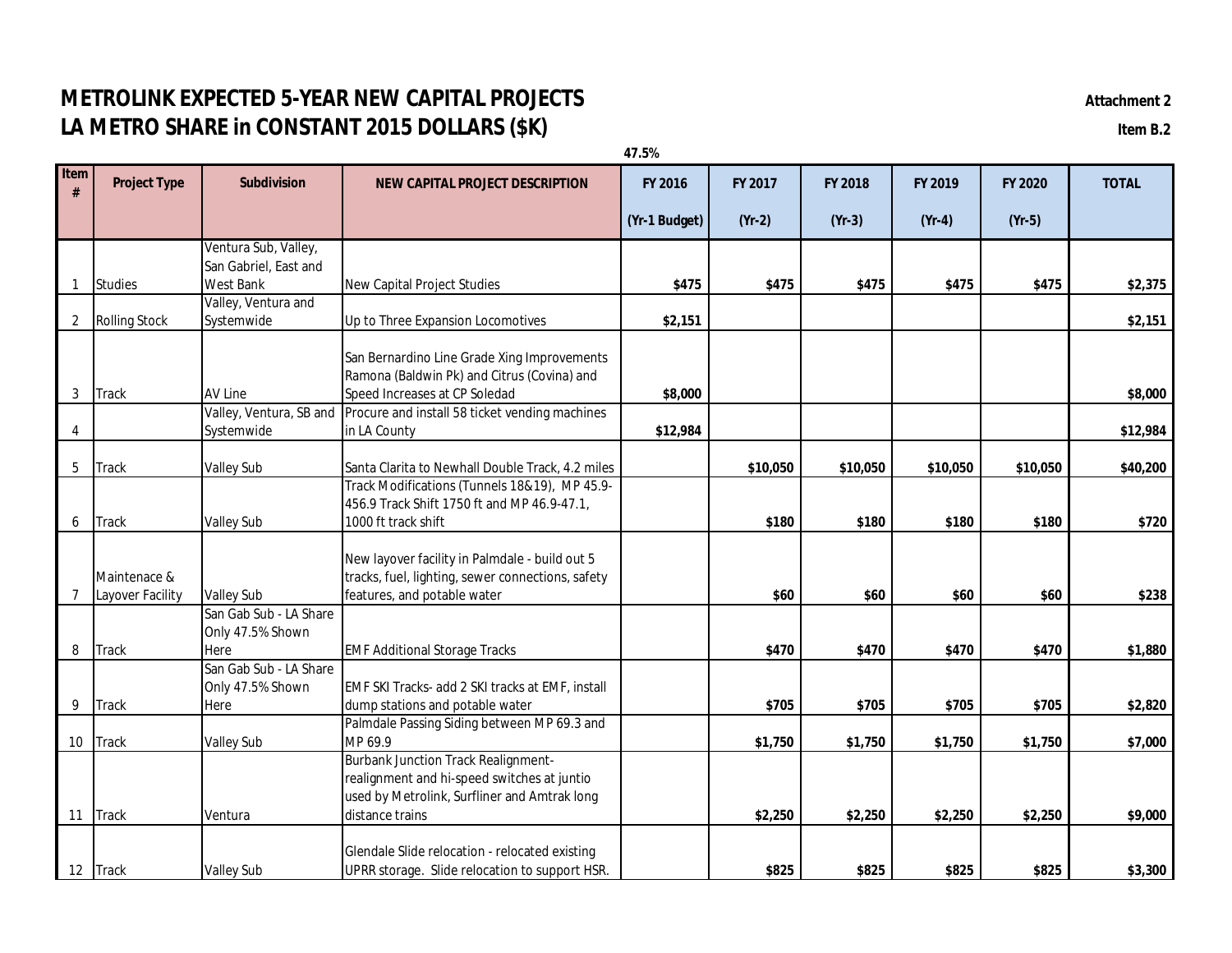# **METROLINK EXPECTED 5-YEAR NEW CAPITAL PROJECTS** *Attachment 2* **LA METRO SHARE in CONSTANT 2015 DOLLARS (\$K) Item B.2**

| 47.5%       |                        |                        |                                               |                       |          |                |                |                |              |
|-------------|------------------------|------------------------|-----------------------------------------------|-----------------------|----------|----------------|----------------|----------------|--------------|
| <b>Item</b> | <b>Project Type</b>    | <b>Subdivision</b>     | NEW CAPITAL PROJECT DESCRIPTION               | <b>FY 2016</b>        | FY 2017  | <b>FY 2018</b> | <b>FY 2019</b> | <b>FY 2020</b> | <b>TOTAL</b> |
|             |                        |                        |                                               | $\sqrt{(Yr-1)$ Budget | $(Yr-2)$ | $(Yr-3)$       | $(Yr-4)$       | $(Yr-5)$       |              |
|             |                        | San Gab Sub - LA Share |                                               |                       |          |                |                |                |              |
|             |                        | Only 47.5% Shown       | Lone Hill to CP White Double Track - MP 26.54 |                       |          |                |                |                |              |
| 13          | Track                  | <b>Here</b>            | to MP 30.3                                    |                       | \$17,000 | \$17,000       | \$17,000       | \$17,000       | \$68,000     |
|             |                        | San Gab Sub - LA Share |                                               |                       |          |                |                |                |              |
|             |                        | Only 47.5% Shown       | Station Signage and Ped Gates, including El   |                       |          |                |                |                |              |
| 14          | <b>Grade Crossings</b> | Here                   | Monte and Covina                              |                       | \$1,215  | \$1,215        | \$1,215        | \$1,215        | \$4,860      |
|             |                        |                        | <b>TOTAL</b>                                  | \$23,610              | \$34,980 | \$34,980       | \$34,980       | \$34,980       | \$163,528    |

Cameras at Stations in LA County Not Included as funds are SCRRA Prop 1B CTSGP. Total cost is estimated to be \$2.8 million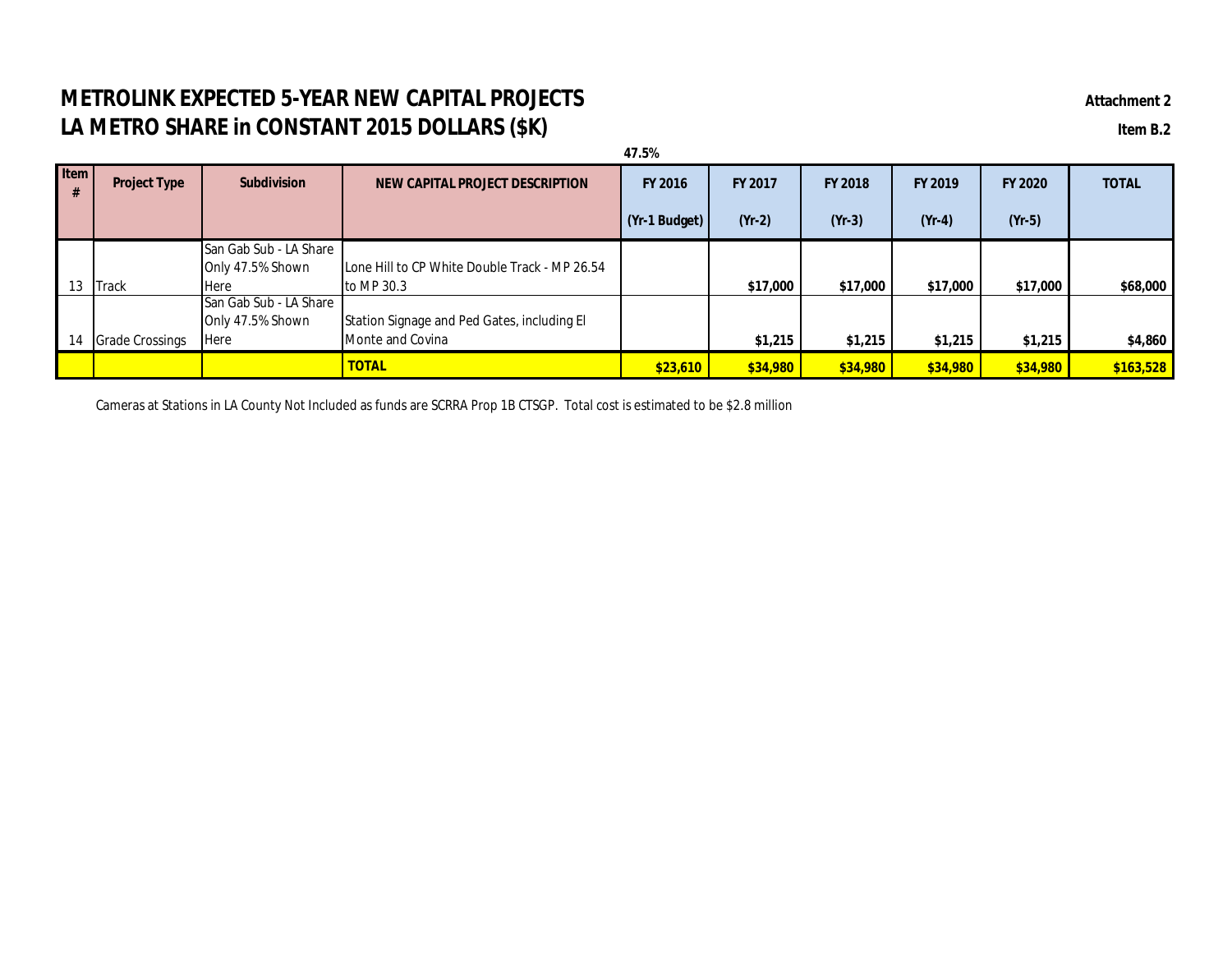# **METROLINK BACKLOG of STATE OF GOOD REPAIR NEEDS AND A STATE 2 ESTIMATED BACKLOG (\$K) Item C.1**

| Attachment 2 |
|--------------|
|--------------|

|                | Line Project Type | <b>Subdivision</b> | <b>Rehabilitation Project Description</b>                                                                                                                                                                                        | <b>Action</b>                                                                                                                                  | <b>Cost Estimate</b> |
|----------------|-------------------|--------------------|----------------------------------------------------------------------------------------------------------------------------------------------------------------------------------------------------------------------------------|------------------------------------------------------------------------------------------------------------------------------------------------|----------------------|
|                | Signal            | Pasadena           | Install direct buried cable to replace dilapidated pole line. Pole<br>line is being vandalized to the point of disrepair. Upgrade<br>grade crossing predictor units, coded track and AC meter<br>services at selected locations. | Delete undergrounding project. Repair as<br>needed in maintenance budget. Future<br>incremental rehab in 10-yr forecast.                       | \$6,471              |
| $\overline{2}$ | Signal            | Pasadena           | Install signal replacement h/w and s/w for wayside signals, CPs   Partially funded in FY 13 and 15. Balance is<br>and crossings, gate savers, and backup battery banks.                                                          | backlog. Future years in 10-yr forecast.                                                                                                       | \$850                |
| 3              | <b>Structures</b> | Pasadena           | Replace rail top bridge at 108.92 and steel through girder at<br>112.5                                                                                                                                                           | Bridges are in 10-yr forecast in FY17 & 18.                                                                                                    | \$2,620              |
| 4              | <b>Structures</b> | Pasadena           | Replace wood box and brea pipe culverts.                                                                                                                                                                                         | Culverts are in 10-yr forecast in FY17 and<br>future.                                                                                          | \$1,250              |
| 5              | <b>Track</b>      | Pasadena           | Replace timber crossties - 6,000 ties (3,000 per year). Defer<br>3,000 ties to FY 14-15                                                                                                                                          | 50% of project moved to FY 15, then not<br>funded and carried as backlog. Annual tie<br>replacement included in 10-yr forecast.                | \$750                |
| 6              | Comm              | San Gabriel        | Comm system h/w and s/w to keep wayside and mountain-top<br>systems in a state of good repair, including design and<br>engineering.                                                                                              | Funded in FY 16. Comm system Included in<br>10-yr forecast. Daktronic/PA in 10-yr<br>unconstrained fcst.                                       | \$315                |
|                | Signal            | San Gabriel        | Install signal replacement h/w and s/w for wayside signals, CPs Partially funded in FY 15 and 16. Balance is<br>and crossings, gate savers, and backup battery banks.                                                            | backlog. Future years in 10-yr forecast.                                                                                                       | \$1,230              |
| 8              | <b>Structures</b> | San Gabriel        | Replace high-prioirty bridge on the San Gabriel sub in LA<br>County at MP 20.096. Focus in on aging rail-top bridges.                                                                                                            | Bridge not funded in prior years. Included in<br>10-yr forecast in FY19.                                                                       | \$770                |
| 9              | <b>Track</b>      | San Gabriel        | Rehab rail on curves 7 (2.45-2.7), 12 (4.05-4.15), 15 (6.0-6.25),<br>16 (6.3-6.4), 23 (11.75-11.95) in 15/16. Annual replacement of<br>rail, ties, turnouts, crossings, and rail grinding in backlog.                            | \$883K of curve repl funded in FY 15. Rail<br>rehab partially funded in FY16. Future<br>annual rail replacement included in 10-yr<br>forecast. | \$2,239              |
| 10             | Comm              | Valley             | Comm system h/w and s/w to keep wayside and mountain-top Funded in FY 16. Comm system Included in<br>systems in a state of good repair, including design and<br>engineering. Rehab Daktronic and PA at 1 station/yr.             | 10-yr forecast. Daktronic/PA in 10-yr<br>unconstrained fcst.                                                                                   | \$1,200              |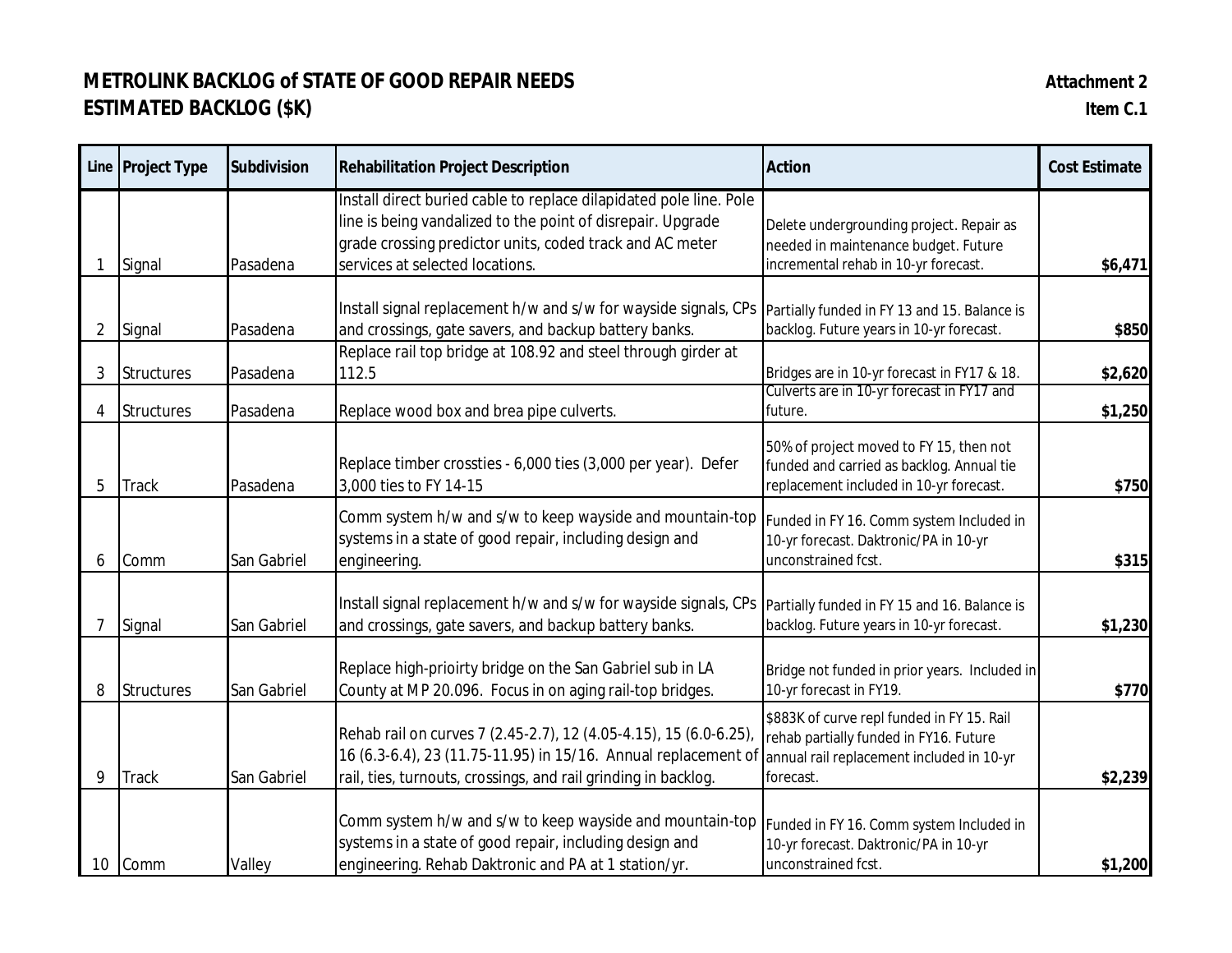# **METROLINK BACKLOG of STATE OF GOOD REPAIR NEEDS Attachment 2 ESTIMATED BACKLOG (\$K) Item C.1**

|    | Line Project Type | <b>Subdivision</b> | <b>Rehabilitation Project Description</b>                                                                                                                                                                                      | <b>Action</b>                                                                                                                  | <b>Cost Estimate</b> |
|----|-------------------|--------------------|--------------------------------------------------------------------------------------------------------------------------------------------------------------------------------------------------------------------------------|--------------------------------------------------------------------------------------------------------------------------------|----------------------|
| 11 | Signal            | Valley             | Rehab HB/HW/DE/combo AEI wayside detectors. Install comm<br>link to MOC dispatch. Install signal replacement h/w and s/w<br>for wayside signals, CPs and crossings. Rehab gate savers, and<br>backup battery banks.            | Partially funded in FY13 through 16.<br>Balance is backlog. Future years Included in<br>10-year forecast.                      | \$4,117              |
| 12 | Structures        | Valley             | Replace high-priority bridges on the Valley sub at MP 10.63,<br>25.71, 48.21, 50.51, 50.64, 47.03, 50.77, 47.33, 48.08, 44.38,<br>54.05, 8.41, 52.66, 47.45, 55.19, 46.91, 8.12, 47.83. Focus is<br>on aging rail-top bridges. | Bridge 26.42 funded FY 15, 35.75 & 50.46<br>funded in FY 16. Remaining bridges in 10-Yr<br>forecast in FY17 thru 20.           | \$15,630             |
| 13 | Structures        | Valley             | Replace high-priority culverts on the Valley sub, with a focus<br>on replacement of aging wood box, corrugated pipe and cast<br>iron pipe.                                                                                     | 3 culverts in FY 14, 2 in FY 15. Remaining<br>culverts in 10-Yr rehab forecast in FY 17 thru<br>20                             | \$6,620              |
| 14 | <b>Track</b>      | Valley             | MoW Replace 17 miles aged rail and rehab ties (MPs 2.1-4.9,<br>6.2-10.7, 24.7-26.3, 33.4-34.7, 35-35.7, 36.2-36.5, 40.6-41.4,<br>41.7-43.5, 49.7-52.5), plus curves 135 (58.55-58.85) and 150<br>$(63.8-64.4).$                | Rail & tie replacement to be funded in<br>annual increments as funds are available.<br>Track rehab included in 10-yr forecast. | \$21,000             |
| 15 | <b>Track</b>      | Valley             | Rehab crossings @ Sierra Hwy, Astoria, Drayton, & Brand.                                                                                                                                                                       | Originally requested in FY 14. Deferred to<br>future FYs, then not funded. Crossing rehab<br>included in 10-yr forecast.       | \$1,200              |
| 16 | <b>Track</b>      | Valley             | Tunnel 25: install new ties, new drainage, new ballast, major<br>drainage modifications and additional rock bolts.                                                                                                             | Tunnel trackbed has been maintained by<br>vacuuming every other year. Trackwork<br>and drainage mods in 10-yr forecast in FY17 | \$3,500              |
| 17 | Comm              | Ventura LA         | Comm system h/w and s/w to keep wayside and mountain-top Funded in FY 16. Comm system Included in<br>systems in a state of good repair, including design and<br>engineering. Rehab Daktronic and PA at 1 station/yr.           | 10-yr forecast. Daktronic/PA in 10-yr<br>unconstrained fcst.                                                                   | \$713                |
|    | 18 Signal         | Ventura LA         | Rehab existsting wayside detectors. Install comm link to<br>MOC/dispatch. Install signal replacement h/w and s/w for<br>wayside signals, CPs and crossings. Rehab gate savers and<br>backup battery banks.                     | Partially funded in FY13 through 16.<br>Balance is backlog. Future years Included in<br>10-year forecast.                      | \$2,927              |
| 19 | Structures        | Ventura LA         | Replace high-priority bridges on the Ventura sub in LA County<br>at 452.1, 458.71, 457.6, 458.57.                                                                                                                              | Bridges are in 10-yr rehab forecast in FY17<br>& 19.                                                                           | \$4,520              |
|    | 20 Structures     | Ventura LA         | Replace culvert 443.77.                                                                                                                                                                                                        | Culvert is in 10-yr rehab forecast in FY19.                                                                                    | \$490                |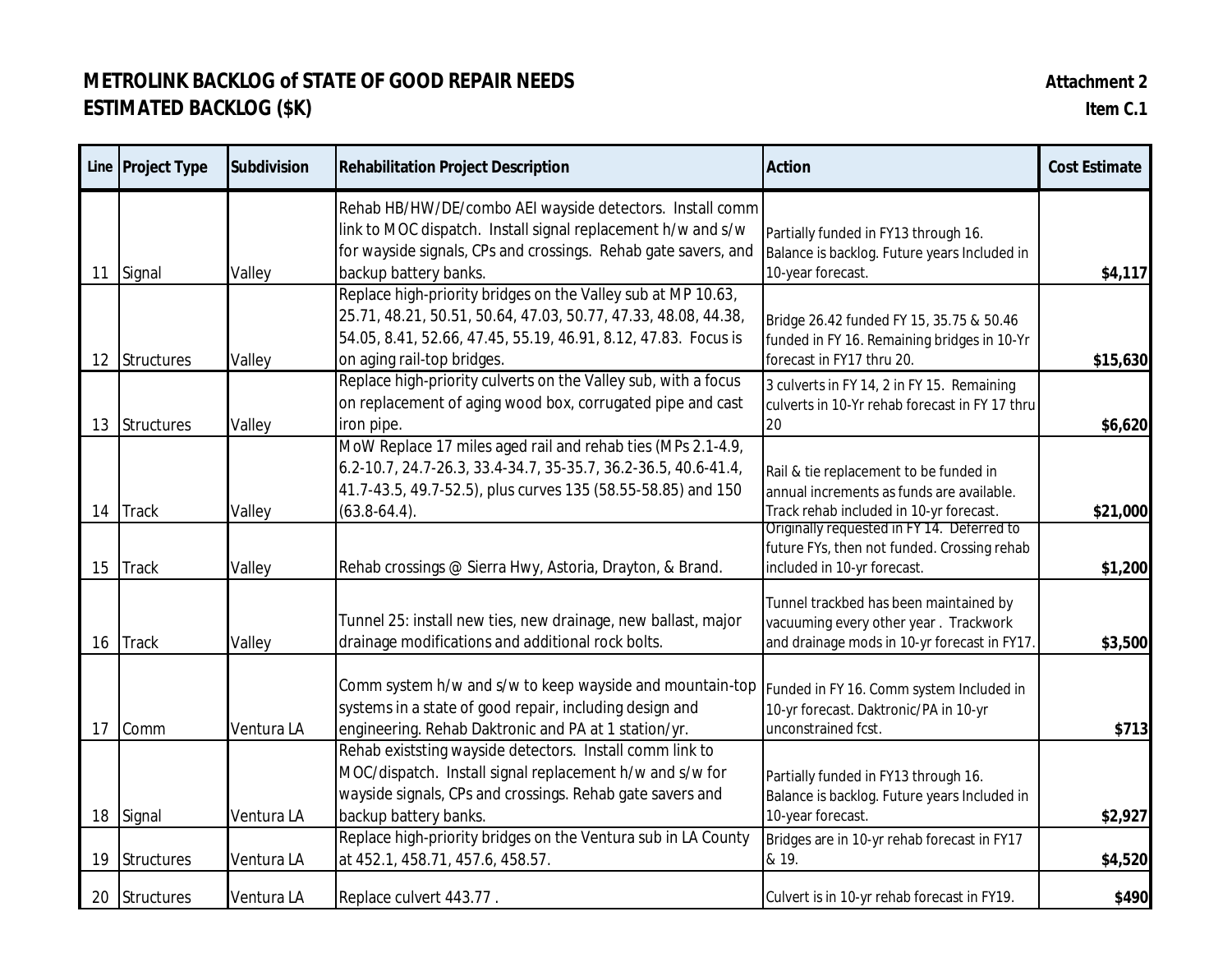# **METROLINK BACKLOG of STATE OF GOOD REPAIR NEEDS Attachment 2 ESTIMATED BACKLOG (\$K) Item C.1**

|    | Line Project Type | <b>Subdivision</b> | <b>Rehabilitation Project Description</b>                                                                                                                                                                                             | <b>Action</b>                                                                                             | <b>Cost Estimate</b> |
|----|-------------------|--------------------|---------------------------------------------------------------------------------------------------------------------------------------------------------------------------------------------------------------------------------------|-----------------------------------------------------------------------------------------------------------|----------------------|
| 21 | <b>Track</b>      | Ventura LA         | Replace crossties - (LA County)                                                                                                                                                                                                       | No tie work funded FY 12-13 through FY 15-<br>16. Rail/ties included in 10-yr forecast.                   | \$2,051              |
| 22 | <b>Track</b>      | Ventura LA         | Replace rail on curves 130 & 221, 222, 223 - (LA County).<br>Replace turnouts @ Woodman, Bernson, Raymer (FY 15)                                                                                                                      | Curve 130 budgeted FY 14. Other rail rehab<br>not funded. Included in 10-yr forecast.                     | \$875                |
| 23 | Comm              | zRiver             | Comm system h/w and s/w to keep wayside and mountain-top<br>systems in a state of good repair, including design and<br>engineering. (Metro's share only).                                                                             | Funded in FY 16. Comm system Included in<br>10-yr forecast.                                               | \$88                 |
| 24 | Signal            | zRiver             | Rehab CP First St, and upgrade electrocode (13-14). Selectively<br>rehab Electrologic w/ VHLC, Battery Replacement, Cable<br>renewal, Gate Savers, EC4 to EC5, rehab M23A switches, and<br>gate rehabilitation. (Metro's share only). | Partially funded in FY13 through 16.<br>Balance is backlog. Future years Included in<br>10-year forecast. | \$1,810              |
| 25 | Structures        | zRiver             | Paint thru truss bridge at 0.81, and repair bridge at 480.82.<br>(Funding is Metro's share only).                                                                                                                                     | Bridges are in 10-yr rehab forecast in FY19<br>& 20                                                       | \$903                |
| 26 | <b>Track</b>      | zRiver             | Rehab turnouts @ E. Bank, Capitol, Ormiston. Annual<br>replacement of rail, ties, turnouts, crossings and rail grinding in funded. Future annual rail replacement<br>backlog (Metro's share only).                                    | Turnout rehab E.Bank, Capitol, Ormiston not<br>included in 10-yr forecast.                                | \$1,739              |
| 27 | <b>Track</b>      | zRiver             | East Bank - Relay worn rail & crossties (delta between original<br>ask and FY 15 budget, Metro's share only).                                                                                                                         | Original request \$6.3M. Funded \$3.4M in<br>FY 15. Rehab included in 10-yr forecast.                     | \$618                |
| 28 | <b>Vehicles</b>   | zSystemwide        | Replace high-mileage MOW and field vehicles (Metro share<br>only).                                                                                                                                                                    | FY13 partially funded, FY 14 funded. FY 15<br>and 16 not funded and carried in backlog.                   | \$472                |
| 29 | <b>Vehicles</b>   | zSystemwide        | Replace hyrail and boom lift, replace (2) manlifts (Metro share<br>only).                                                                                                                                                             | In 10-yr forecast FY17 and FY18.                                                                          | \$329                |
| 30 | Facilities        | zSystemwide        | Replace CMF compressed air system, rehab CMF elevator,<br>rehab MOW building HVAC, replace CMF 25 ton car jacks,<br>upgrade wellfare facilities at CMF, rehab control center<br>systems at DOC, MOC & Melbourne (Metro share only)    | In 10-yr forecast FY17 and FY18.                                                                          | \$884                |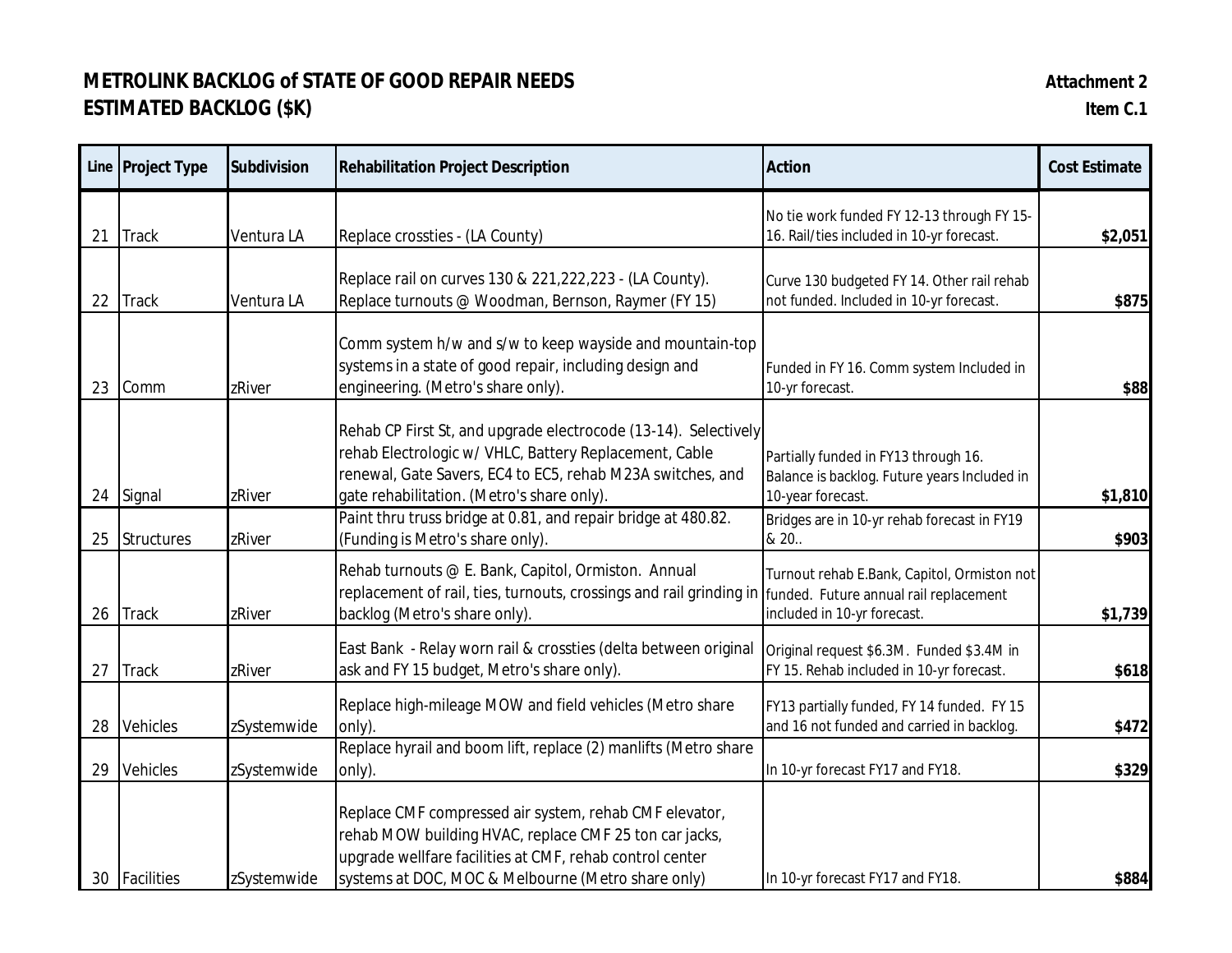## **METROLINK BACKLOG of STATE OF GOOD REPAIR NEEDS Attachment 2 ESTIMATED BACKLOG (\$K) Item C.1**

|    | Line Project Type                          | <b>Subdivision</b> | <b>Rehabilitation Project Description</b>                                                                                                                                                                                          | <b>Action</b>                                                                                | <b>Cost Estimate</b> |
|----|--------------------------------------------|--------------------|------------------------------------------------------------------------------------------------------------------------------------------------------------------------------------------------------------------------------------|----------------------------------------------------------------------------------------------|----------------------|
| 31 | <b>Rolling Stock -</b><br>Locomotives      | zSystemwide        | Overhaul 7 EMD F59 PHR units (3 in 17, 4 in 18) and upgrade<br>to Tier-4. (\$4.4M/unit). Top deck, wheel/axel, traction motor,<br>and other rehab starts in 2020. TO BE APPLIED TO NEW<br>LOCOMOTIVE PURCHASE (Metro's share only) | Budgeted in FY 16, remaining balance in 10-<br>yr forecast FY18.                             | \$1,045              |
| 32 | <b>Rolling Stock -</b><br><b>Rail Cars</b> | zSystemwide        | Complete overhaul of Gen 1 rail cars, including CEM<br>components, and interior components for longer-distance<br>trips. (88 cars @ \$1.35M/car). (Metro share only).                                                              | Overhaul of 30 cars budgeted in FY 16.<br>Remaining 58 cars in 10-yr forecast FY 17 &<br>18. | \$37,193             |
| 33 | Rolling Stock -<br><b>Rail Cars</b>        | zSystemwide        | Complete Overhaul of 7 Gen-2 Bombardier rail cars (7 cars @<br>\$1.35M/car). (Metro share only).                                                                                                                                   | In 10-yr forecast FY19.                                                                      | \$4,489              |
| 34 | <b>Rolling Stock -</b><br><b>Rail Cars</b> | zSystemwide        | Complete Overhaul of 26 Gen-3 Bombardier rail cars (26 cars<br>@ \$1.35M/car). (Metro share only).                                                                                                                                 | In 10-yr forecast FYs 20 & 21                                                                | \$16,673             |
| 35 | <b>Rolling Stock -</b><br><b>Rail Cars</b> | zSystemwide        | Overhaul Bombardier car door motors, batteries, trucks, HVAC,<br>and window gaskets. (Metro share only).                                                                                                                           | In 10-yr forecast FYs 17, 18, 19.                                                            | \$1,654              |
| 36 | <b>Track</b>                               | zSystemwide        | Rehabilitate ped crossings at 52 stations. (Metro share only).                                                                                                                                                                     | In 10-yr forecast FY 17.                                                                     | \$120                |
|    |                                            |                    | <b>TOTAL ESTIMATED BACKLOG - LA</b>                                                                                                                                                                                                |                                                                                              | \$149,351            |

Notes:

1) This Backlog estimate represents currently unfunded rehabilitation work needed to maintain assets in at State of Good Repair.

2) The Backlog estimate contains rehabilitation work in Los Angeles County, and LACMTA's share of Systemwide projects.

3) Projects on the Backlog list also appear on the Metrolink Unconstrained 5-Year Rehabilitation Forecast. In many cases, these projects will also appear on the Metrolink Financially Constrained 5-Year Rehabilitation Forecast.

4) This Backlog estimate assumes LACMTA funds the FY 2016 Rehabilitation budget @ \$20M.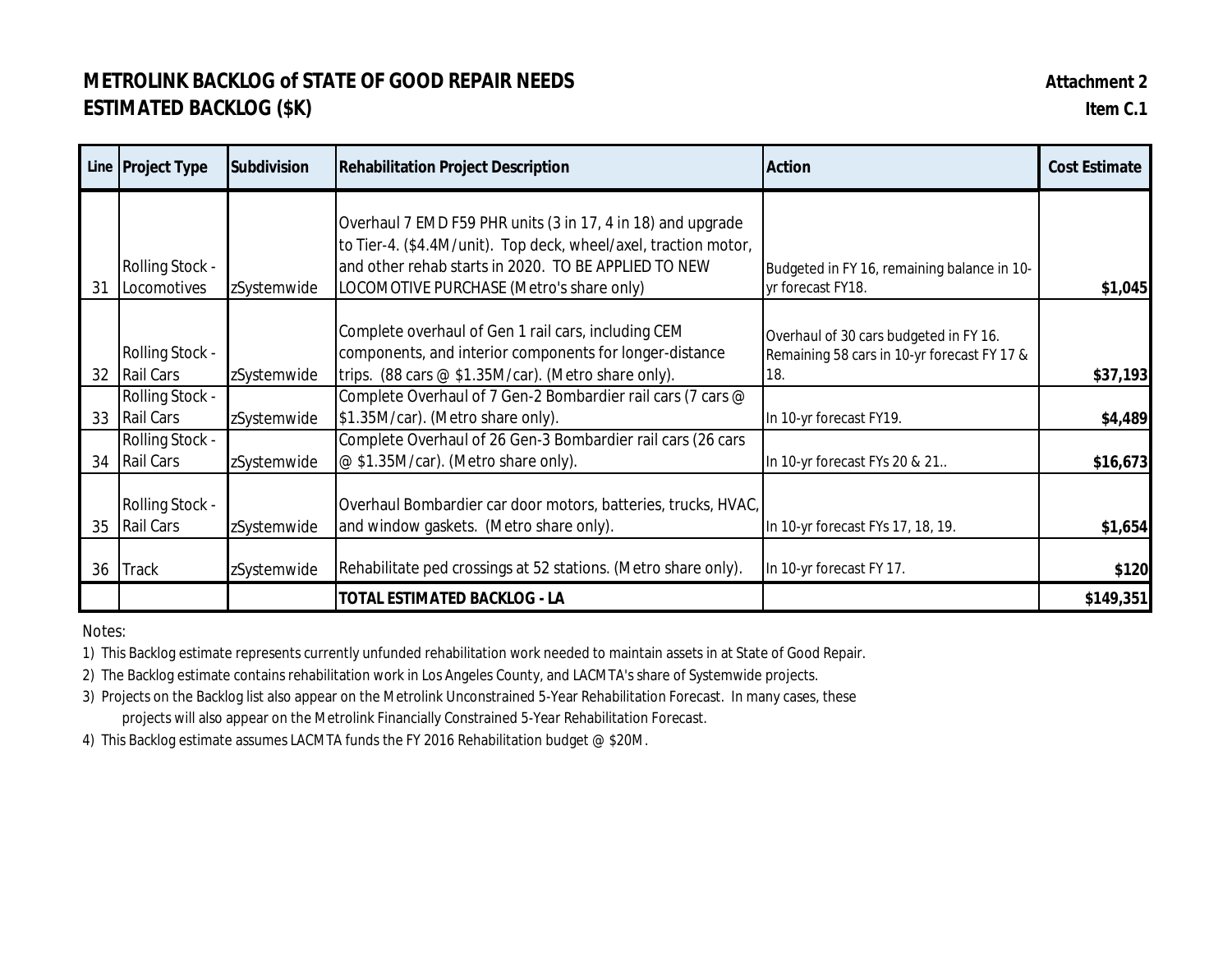# **METROLINK 5-YEAR REHABILITATION FORECAST** *Attachment 2* **CONSTRAINED by SAFETY PRIORITY Item C.2 LA METRO SHARE in CONSTANT 2015 DOLLARS (\$K)**

| <b>Project Type</b>            | <b>REHABILITATION PROJECT DESCRIPTION</b>                                    | <b>FY 2016</b><br>FY 2017  |          | FY 2018  | FY 2019  | FY 2020  | <b>TOTAL</b> |
|--------------------------------|------------------------------------------------------------------------------|----------------------------|----------|----------|----------|----------|--------------|
|                                |                                                                              | $(Yr-1)$<br><b>Budget)</b> | $(Yr-2)$ | $(Yr-3)$ | $(Yr-4)$ | $(Yr-5)$ | 5-Years      |
| Communications                 | Comm system rehab SG, Valley, Ven-LA and River sub                           | \$153                      | \$504    | \$504    | \$504    | \$811    | \$2,476      |
| <b>Facilities</b>              | Facilities maint (miminum level)                                             | \$171                      | \$318    | \$318    | \$214    | \$214    | \$1,235      |
| Vehicles                       | MOW & field vehicle replacement                                              | \$314                      | \$190    | \$190    | \$190    | \$190    | \$1,074      |
| Rolling Stock -<br>Locomotives | Member share of locomotives in FY 16 & 18, and<br>minimal annual maintenance | \$3,499                    | \$570    | \$1,615  | \$570    | \$570    | \$6,824      |
| Rolling Stock - Rail<br>Cars   | Overhaul 30 Gen-1 rail cars - FY 16                                          | \$7,874                    | \$0      | \$0      | \$0      | \$0      | \$7,874      |
| <b>Train Control Signal</b>    | Wayside signal rehab & PTC upgrades                                          | \$2,428                    | \$1,717  | \$1,947  | \$1,717  | \$2,600  | \$10,409     |
| <b>Stations</b>                | Station signage rehab - FY 16                                                | \$67                       | \$0      | \$0      | \$0      | \$0      | \$67         |
| Structures                     | Valley, San Gabriel, Ventura-LA, River sub<br>bridges/culvert rehab          | \$1,968                    | \$9,077  | \$6,726  | \$6,847  | \$7,159  | \$31,777     |
| <b>Track</b>                   | Rail grinding, rail/ties/crossings, tunnel 25 rehab                          | \$3,527                    | \$7,624  | \$8,771  | \$10,012 | \$8,456  | \$38,389     |
|                                | TOTAL FINANCIALLY CONSTRAINED                                                | \$20,000                   | \$20,000 | \$20,072 | \$20,053 | \$20,000 | \$100,125    |
|                                |                                                                              |                            |          |          |          |          |              |
|                                | <b>UNCONSTRAINED BALANCE</b>                                                 | \$0                        | \$39,346 | \$33,377 | \$34,170 | \$34,763 | \$141,655    |
|                                | <b>GRAND TOTAL (CONSTRAINED + UNCONSTRAINED)</b>                             | \$20,000                   | \$59,346 | \$53,448 | \$54,223 | \$54,763 | \$241,780    |

Notes:

1) Highest project priority: Locomotives and structure (bridges & culverts), followed by track and signal, constrained at \$20M/year.

2) For this forecast, Metro's share of Systemwide projects is based on the existing All-Share formula (47.5%). Metro's percentage will likely decline when the All-Share formula is revised to include PVL.

3) This forecast includes estimated requirements for Metro funding. Funding from other Member Agencies, and other grantors is not included.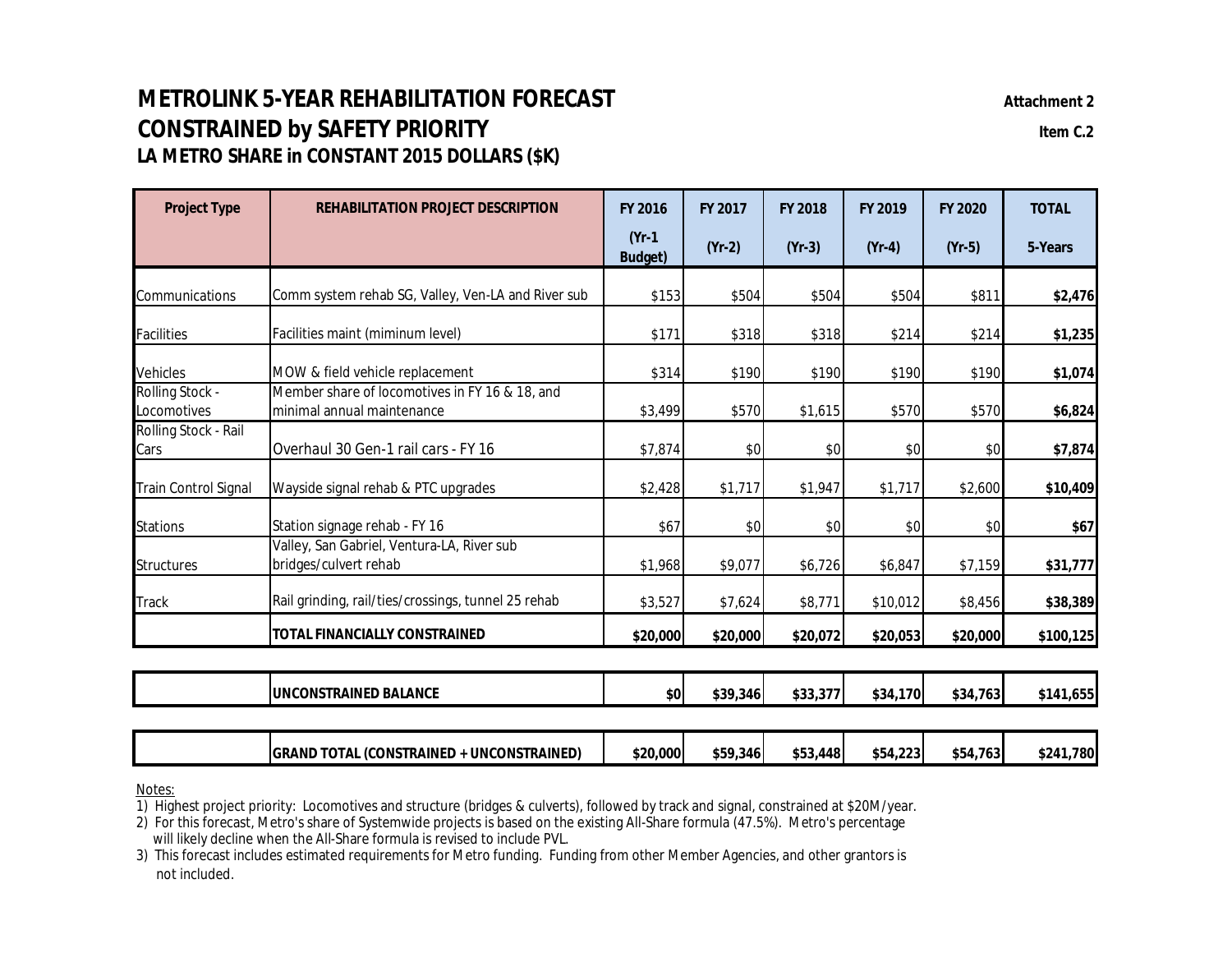# **METROLINK 5-YEAR REHABILITATION FORECAST - UNCONSTRAINED Attachment 2 LA METRO SHARE in CONSTANT 2015 DOLLARS (\$K) Item C.3**

| <b>Project Type</b>            | <b>FY 2016</b><br><b>REHABILITATION PROJECT DESCRIPTION</b>                    |                            | FY 2017  | FY 2018  | FY 2019  | FY 2020  | <b>TOTAL</b> |
|--------------------------------|--------------------------------------------------------------------------------|----------------------------|----------|----------|----------|----------|--------------|
|                                |                                                                                | $(Yr-1)$<br><b>Budget)</b> | $(Yr-2)$ | $(Yr-3)$ | $(Yr-4)$ | $(Yr-5)$ | 5-Years      |
| Communications                 | Comm system rehab SG, Valley, Ven-LA and River sub                             | \$153                      | \$804    | \$804    | \$804    | \$1,111  | \$3,676      |
| Engineering                    | Planning SOGR projects from concept to 5-20% design.                           | \$0                        | \$238    | \$238    | \$238    | \$238    | \$950        |
| Vehicles                       | MOW & Field vehicles, MOW on-track equipment                                   | \$314                      | \$836    | \$836    | \$421    | \$516    | \$2,924      |
| <b>Facilities</b>              | Facilities and equipment rehab and replacement                                 | \$171                      | \$5,354  | \$3,763  | \$919    | \$668    | \$10,875     |
| Fare Collection                | Fare Collection system upgrades to maintain system<br>reliability & SOGR.      | \$0                        | \$100    | \$100    | \$100    | \$100    | \$399        |
| <b>Information Tech</b>        | Transit Asset system upgrades, Oracle upgrades                                 | \$0                        | \$998    | \$523    | \$48     | \$48     | \$1,615      |
| Rolling Stock -<br>Locomotives | LA Share of new locomotives & ongoing locomotive<br>rehab                      | \$3,499                    | \$570    | \$3,118  | \$3,576  | \$3,883  | \$14,646     |
| Rolling Stock - Rail<br>Cars   | Overhaul all Gen-1, Gen-2 & Gen-3 rail cars, & ongoing<br>rehab car rehab      | \$7,874                    | \$11,273 | \$13,005 | \$17,570 | \$20,484 | \$70,206     |
| Safety                         | Rehab ped crossings at stations, replace "No<br>Trespassing" signs             | \$0                        | \$191    | \$71     | \$71     | \$71     | \$405        |
| <b>Train Control Signal</b>    | Wayside signal maint & PTC system upgrades                                     | \$2,428                    | \$7,101  | \$9,612  | \$7,101  | \$5,458  | \$31,700     |
| <b>Stations</b>                | Station signage repair                                                         | \$67                       | \$67     | \$67     | \$67     | \$67     | \$333        |
| <b>Structures</b>              | Valley, San Gabriel, Ventura-LA, River & Pasadena sub<br>bridges/culvert rehab | \$1,968                    | \$10,427 | \$6,826  | \$7,712  | \$7,259  | \$34,192     |
| <b>Track</b>                   | Rail grinding, rail/ties/crossings, tunnel 25 rehab                            | \$3,527                    | \$21,388 | \$14,487 | \$15,597 | \$14,862 | \$69,861     |
|                                | <b>TOTAL UNCONSTRAINED</b>                                                     | \$20,000                   | \$59,346 | \$53,448 | \$54,223 | \$54,763 | \$241,780    |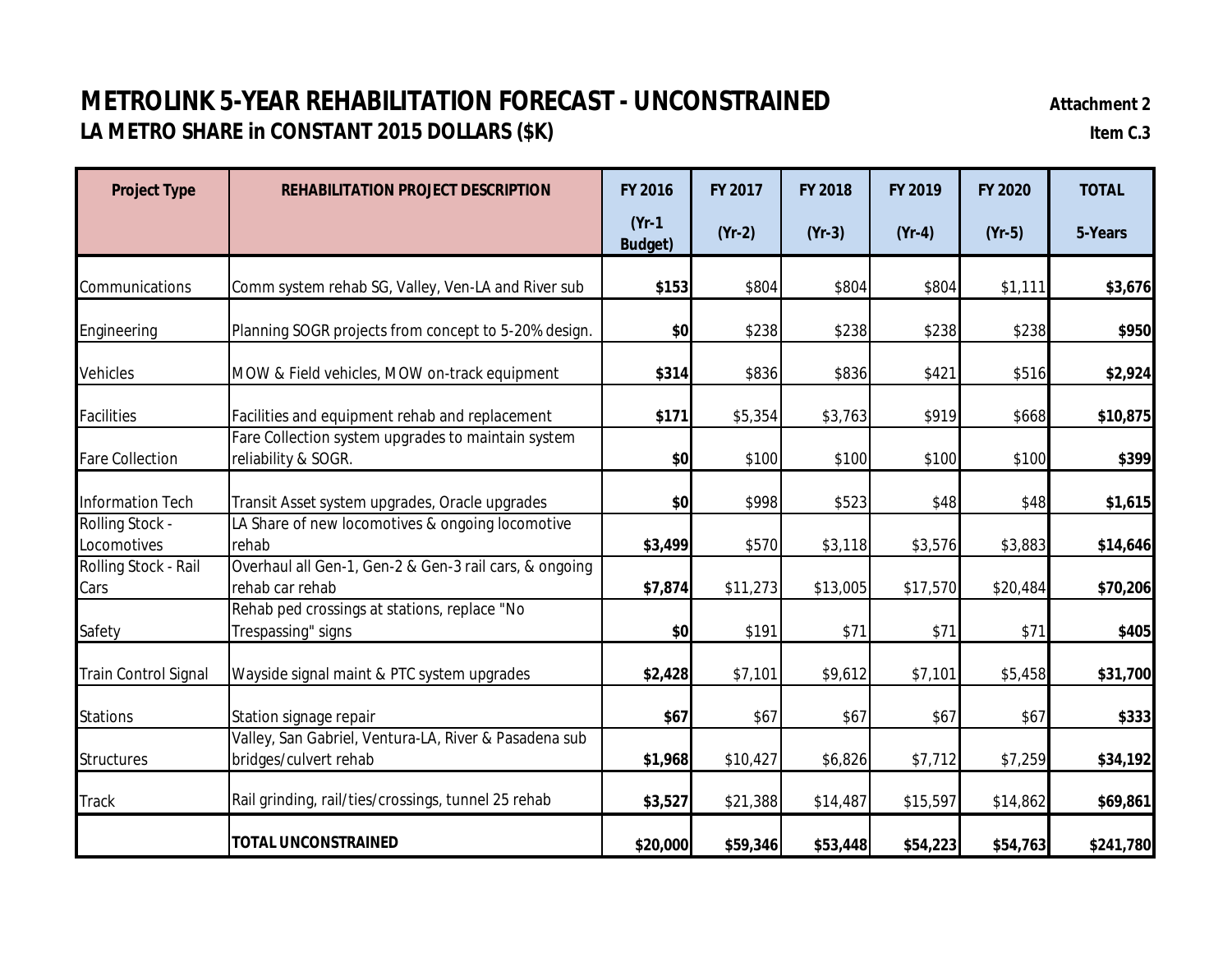## **METROLINK 5-YEAR SAFETY NEEDS SUMMARY Attachment 2 LA METRO SHARE in CONSTANT 2015 DOLLARS (\$K) Item C.4**

| Item            | <b>Project Type</b>    | <b>Subdivision</b>         | <b>SAFETY PROJECT DESCRIPTION</b>                                                                                                                       | FY 2016       | FY 2017   | FY 2018   | FY 2019   | FY 2020   | <b>TOTAL</b> |
|-----------------|------------------------|----------------------------|---------------------------------------------------------------------------------------------------------------------------------------------------------|---------------|-----------|-----------|-----------|-----------|--------------|
|                 |                        |                            |                                                                                                                                                         | (Yr-1 Budget) | $(Yr-2)$  | $(Yr-3)$  | $(Yr-4)$  | $(Yr-5)$  |              |
|                 |                        |                            |                                                                                                                                                         |               |           |           |           |           |              |
| $\mathbf{1}$    | <b>Hard Fencing</b>    | Ventura Sub (LA Co only)   | 8.61 miles of welded wire mesh right-of-way fencing                                                                                                     |               | \$575     | \$575     | \$575     | \$575     | \$2,300      |
| 2               | <b>Hard Fencing</b>    | <b>Valley Sub</b>          | 36.12 miles of welded wire mesh right-of-way fencing                                                                                                    |               | \$2,325   | \$2,325   | \$2,325   | \$2,325   | \$9,300      |
| 3               | <b>Hard Fencing</b>    | San Gabriel - (LA Co only) | 2.45 miles of welded wire mesh right-of-way fencing                                                                                                     |               | \$188     | \$188     | \$188     | \$188     | \$750        |
|                 |                        | East and West Banks (LA    |                                                                                                                                                         |               |           |           |           |           |              |
| 4               | <b>Hard Fencing</b>    | Share - 47.5% shown here)  | 1.25 miles of welded wire mesh right-of-way fencing<br>2.87 miles of intrusion detection equipment for right-                                           |               | \$60      | \$60      | \$60      | \$60      | \$238        |
| 5               | <b>Virtual Fencing</b> | Ventura Sub (LA Co only)   | of way                                                                                                                                                  |               | \$1,500   | \$1,500   | \$1,500   | \$1,500   | \$6,000      |
|                 |                        |                            | 12.04 miles of intrusion detection equipment for right-                                                                                                 |               |           |           |           |           |              |
| 6               | <b>Virtual Fencing</b> | <b>Valley Sub</b>          | of way                                                                                                                                                  |               | \$6,250   | \$6,250   | \$6,250   | \$6,250   | \$25,000     |
|                 |                        |                            | 0.82 miles of intrusion detection equipment for right-                                                                                                  |               |           |           |           |           |              |
| $\overline{7}$  | <b>Virtual Fencing</b> | San Gabriel - LA (60%)     | of way                                                                                                                                                  |               | \$425     | \$425     | \$425     | \$425     | \$1,700      |
|                 |                        | East and West Banks (LA    | 0.42 miles of intrusion detection equipment for right-                                                                                                  |               |           |           |           |           |              |
| 8               | <b>Virtual Fencing</b> | Share - 47.5% shown here)  | of way                                                                                                                                                  |               | \$119     | \$119     | \$119     | \$119     | \$475        |
|                 |                        |                            | Cameras in passenger cars: four cameras per                                                                                                             |               |           |           |           |           |              |
|                 | Cameras in             | Systemwide (LA Share       | passenger car, all current 224 passenger cars                                                                                                           |               |           |           |           |           |              |
| 9               | Passenger Cars         | 47.5% shown here)          | outfitted                                                                                                                                               |               | \$3,086   | \$3,086   | \$3,086   | \$3,086   | \$12,342     |
|                 |                        |                            | 29 Sealed Corridor grade xing improvements and                                                                                                          |               |           |           |           |           |              |
|                 |                        |                            | cameras and license plate readers and 7 grade                                                                                                           |               |           |           |           |           |              |
| 10 <sup>°</sup> | <b>Grade Crossings</b> | Ventura Sub (LA Co only)   | separations with cameras                                                                                                                                |               | \$123,750 | \$123,750 | \$123,750 | \$123,750 | \$495,000    |
|                 |                        |                            | 26 Sealed Corridor grade xing improvements and<br>cameras and license plate readers and 4 grade                                                         |               |           |           |           |           |              |
|                 | 11 Grade Crossings     | <b>Valley Sub</b>          | separations with cameras                                                                                                                                |               | \$82,500  | \$82,500  | \$82,500  | \$82,500  | \$330,000    |
|                 |                        |                            | 44 Sealed Corridor grade xing improvements and                                                                                                          |               |           |           |           |           |              |
|                 |                        | San Gabriel - (LA Share    | cameras and license plate readers and 3 grade                                                                                                           |               |           |           |           |           |              |
|                 | 12 Grade Crossings     | only)                      | separation with cameras                                                                                                                                 |               | \$92,500  | \$92,500  | \$92,500  | \$92,500  | \$370,000    |
|                 |                        |                            | Lang Layover facility enchancements including<br>automated driveway gate with access controls, video<br>camera monitoring system, lighting improvements |               |           |           |           |           |              |
|                 | 13 Layover Facility    | <b>Valley Sub</b>          | and perimeter enclosure                                                                                                                                 |               | \$225     | \$225     | \$225     | \$225     | \$900        |
|                 |                        |                            | Garey Street Track Maintenance facility                                                                                                                 |               |           |           |           |           |              |
|                 |                        |                            | enchancements including automated driveway gate                                                                                                         |               |           |           |           |           |              |
|                 |                        |                            | San Gabriel - LA Share - Only with access controls, video camera monitoring                                                                             |               |           |           |           |           |              |
|                 |                        | - All Share - 47.5% shown  | system, lighting improvements and perimeter                                                                                                             |               |           |           |           |           |              |
|                 | 14 Layover Facility    | here                       | enclosure                                                                                                                                               |               | \$238     | \$238     | \$238     | \$238     | \$950        |